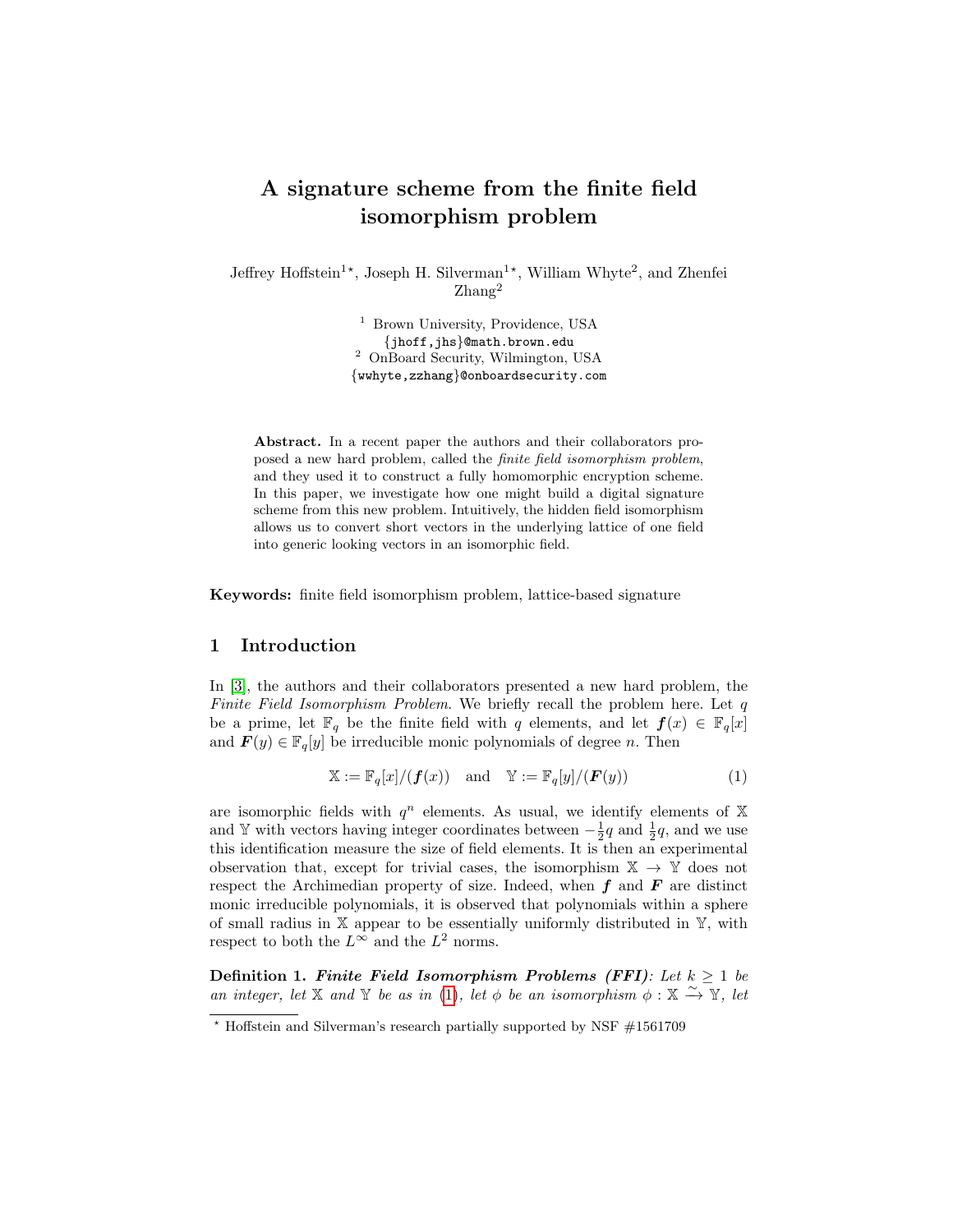$1 \leq \beta \leq \frac{1}{2}q$  be a parameter, and let  $\mathbb{X}[\beta]$  denote the set of  $a(x) \in \mathbb{X}$  with  $L^{\infty}$ . norm bounded by  $\|\mathbf{a}\| \leq \beta$ . Choose  $\mathbf{a}_1(x), \ldots, \mathbf{a}_k(x)$  uniformly and randomly from  $\mathbb{X}[\beta]$ , and let  $\mathbf{A}_i = \phi(\mathbf{a}_i)$  for  $1 \leq i \leq k$  be the corresponding images in  $\mathbb{Y}$ .

The Computational FFI problem *(CFFI): Given*  $\mathbb Y$  and the list of polynomials  $A_1(y), \ldots, A_k(y)$ , recover  $f(x)$  and/or one or more of  $a_1(x), \ldots, a_k(x)$ .

The Decisional FFI problem *(DFFI):* Let  $\epsilon > 0$ . Let  $\mathbf{b}_1(x)$  be randomly chosen in  $\mathbb{X}[\beta]$ , let  $\mathbf{B}_1(y) = \phi(\mathbf{b}_1)$ , and let  $\mathbf{B}_2(y)$  be randomly chosen in Y. Given the data  $\mathbb{Y}, \mathbf{A}_1(y), \ldots, \mathbf{A}_k(y)$ , and given the pair  $\{\mathbf{B}_1(y), \mathbf{B}_2(y)\}\$ in a random order, identify, with probability greater than  $1/2 + \epsilon$ , which element of the pair was constructed using  $\phi$ .

Remark 1. Under reasonable independence assumptions and for reasonable parameters, the CFFI has a unique solution. Thus for randomly chosen  $F(y)$  and  $A_1(y), \ldots, A_k(y)$ , it is an exercise to estimate the probability that there exists an  $f(x) \in X[\beta]$  and  $a_1(x), \ldots, a_k(x) \in X[\beta]$  and an isomorphism  $X \to Y$  sending  $a_i$  to  $A_i$  for all  $1 \leq i \leq k$ . This probability is roughly  $n^{-1}((2\beta+1)^{k+1}/q^k)^n$ .

In [\[3\]](#page-13-0), the authors gave a detailed construction of how to build an isomorphism  $X \rightarrow Y$ , described a preliminary analysis of the hardness of the FFI problems, and constructed a new fully homomorphic encryption scheme from the decisional version of the FFI problem. In this paper we explain how to build a signature scheme from the computational version of the FFI problem via the following framework, where we refer the reader to Section [3.3](#page-8-0) for the definitions of the lattices  $L_h$  and  $L_H$ .

- 1. Generate a signature s, which is a a short vector within or close to a lattice  $L_h$  related to the hidden field  $\mathbb{X}$ .
- 2. Publish its image  $S \in \mathbb{Y}$ , and demonstrate the validity of the signature by showing a relationship between  $S$  and a lattice  $L_H$  related to the public field Y.

Since we have assumed that the map  $\mathbb{X} \to \mathbb{Y}$  behaves like a random mapping, there is a negligible probability that the public lattice  $L_H$  will have any exceptionally short vectors. Therefore, we can build trapdoors using short vectors in  $L_h$  without the necessity of concealing the trapdoor from the attacker. This allows us to use very efficient methods to generate s. As an example, we will show how this can be done using NTRU lattices

Verification is still possible due to the homomorphic property of the map  $\mathbb{X} \to \mathbb{Y}$ , but various lattice attacks on the public key, e.g., searching for the trapdoor from the lattice, are blunted or eliminated due to the non-linear nature of the isomorphism  $\mathbb{X} \to \mathbb{Y}$ .

In this paper, we instantiate the above idea using the pqNTRUSign signature scheme [\[9,](#page-14-0)[8,](#page-13-1)[10\]](#page-14-1), a candidate in the NIST PQC competition [\[17\]](#page-14-2). We name this new scheme pqFFSign.

We briefly recall that an NTRU lattice  $L$  is a built using a ring of the form  $X := \mathbb{Z}[X]/f(X)\mathbb{Z}[X]$ , where  $f(X) = X^N \pm 1$  or some similar polynomial with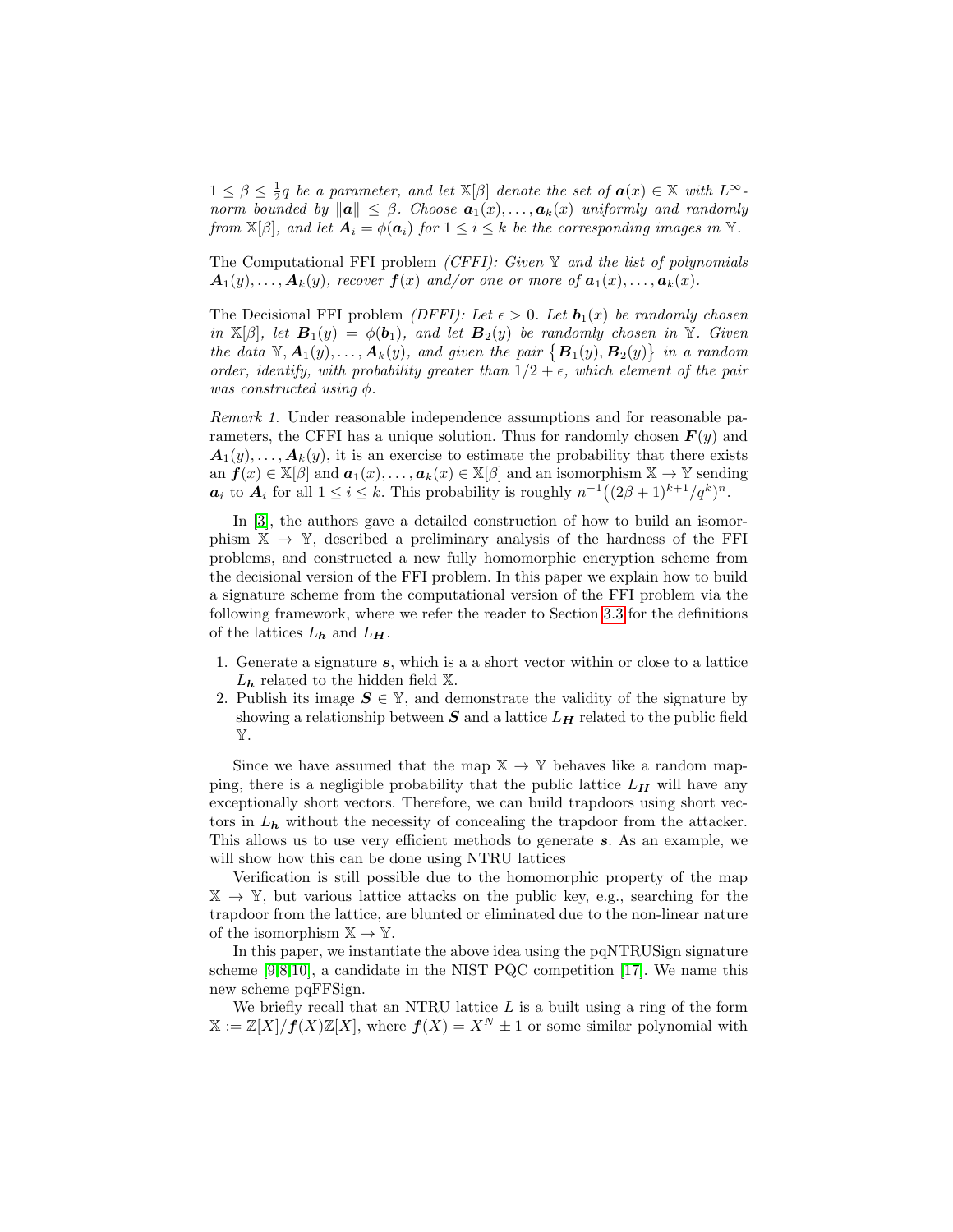small coefficients [\[9\]](#page-14-0). More precisely, one creates a sublattice of  $X \times X$  by choosing small secret polynomials and taking solutions to a congruence modulo a public integer q. The private key is the short lattice vectors coming from the small polynomials, and the public key is a basis consisting of long vectors. The secret short vectors, as usual, can be used to solve approximate closest vector problems, and a signature in the pqNTRUSign scheme consists of a solution to an appr-CVP, where an additional congruence modulo a small prime  $p$  is used to tie the document to the signature. Details are given in the cited references, but the important point is that the NTRU ring and the NTRU lattice are public values, and the NTRU lattice contains one or more very short vectors, a property that could potentially be exploited by lattice reduction algorithms.

The key idea in the present paper is that we do not allow the attacker to see the lattice X, which contains one or more vectors that are considerably shorter than predicted by the Gaussian heuristic. Instead, we use the isomorphism  $\mathbb{X} \rightarrow$ Y to transfer the entire problem to a lattice that does not have any especially short vectors. In this way, some previously described attacks against the private key of NTRU lattices, such as the hybrid attack [\[11\]](#page-14-3), become impossible, since the very short vectors that exist in an NTRU lattice are mapped to random-looking vectors in the image lattice. However, even for pqFFSign, forgery attack via transcript analysis is still possible, so we rely as usual on rejection sampling [\[13,](#page-14-4)[4\]](#page-13-2) to seal the information leakage in transcripts. Due to space constraints, we omit a full description and analysis of rejection sampling here, but it is easy to adapt the material already described in the original pqNTRUSign paper.

Lattice-based signatures and rejection sampling. Signature schemes based on hard lattice problems have a history of almost 20 years. Early lattice-based signature schemes, such as GGHSign [\[6\]](#page-13-3) and NTRUSign [\[7\]](#page-13-4), leaked private key information via transcripts of message/signature pairs. An attacker could create a signing key from a long enough transcript using methods for "learning a parallelepiped" [\[5](#page-13-5)[,16\]](#page-14-5).

In [\[13\]](#page-14-4), Lyubashevsky proposed a rejection sampling method to thwart transcript leakage attacks. Using his technique, signatures are produced according to a fixed public distribution, typically either a Gaussian or a uniform distribution. A transcript reveals only this public distribution, and contains no information about the particular signing key that is used to generate the signatures. This technique has become the de facto method for avoiding transcript leakage in lattice-based signature schemes; cf. as [\[4,](#page-13-2)[14](#page-14-6)[,8,](#page-13-1)[10\]](#page-14-1). However, to ensure that the output signature follows a given distribution, a large number of randomly generated candidate signatures may need to be rejected before a suitable signature is accepted. This may significantly slow down the signing procedure.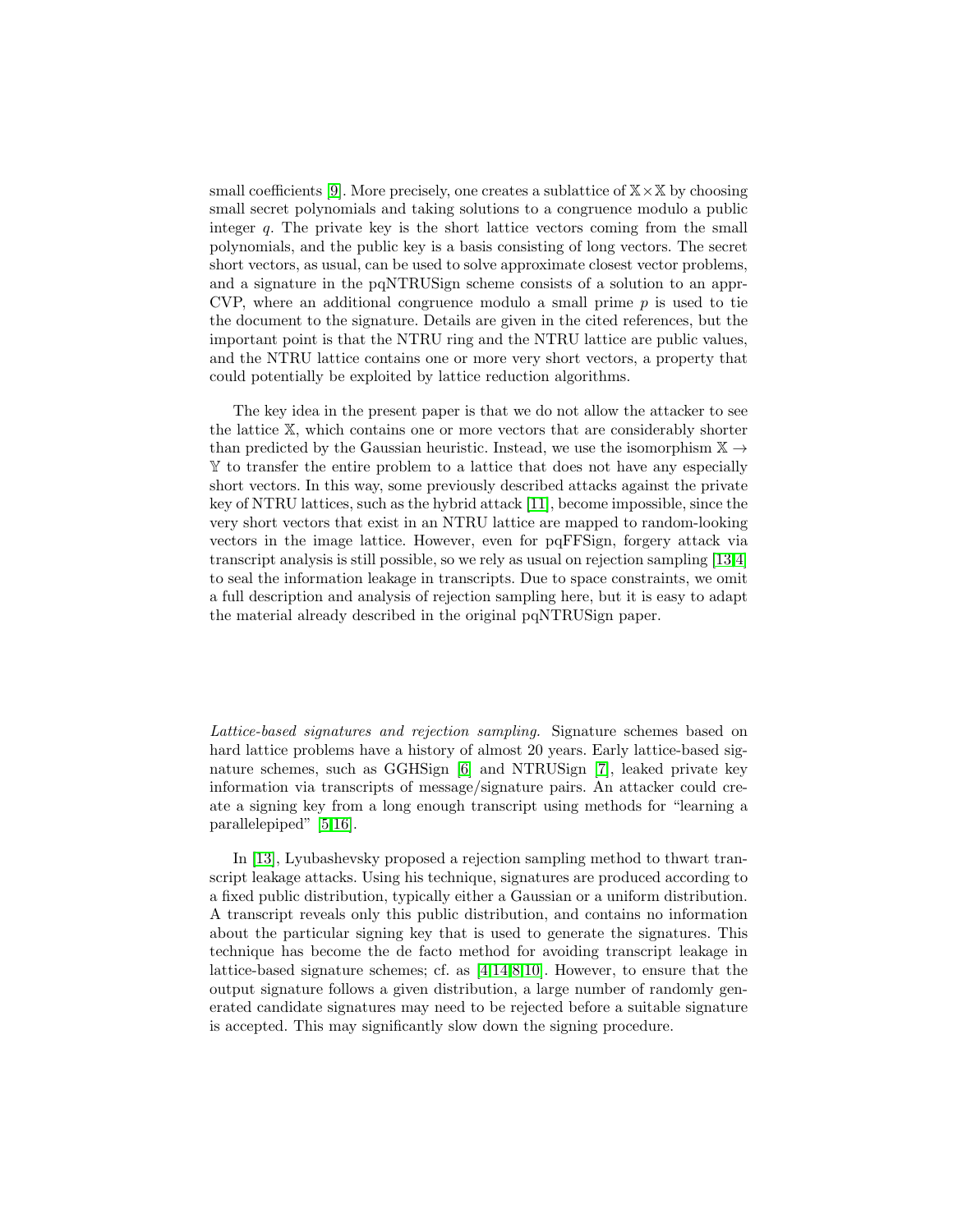### 2 Preliminaries

#### 2.1 Notation

Let  $f(x) \in \mathbb{F}_q[x]$  and  $F(y) \in \mathbb{F}_q[y]$  be monic irreducible polynomials of degree n. We use f and F to construct two copies of  $\mathbb{F}_{q^n}$ , which we denote by

$$
\mathbb{X} := \mathbb{F}_q[x]/(\boldsymbol{f}(x)) \quad \text{and} \quad \mathbb{Y} := \mathbb{F}_q[y]/(\boldsymbol{F}(y)),
$$

and we let  $\phi : \mathbb{X} \to \mathbb{Y}$  be an isomorphism of fields. In general, polynomials denoted by lower case letters will be polynomials in X, and their isomorphic images in Y will be denoted with the corresponding capital letters. A vector form of a polynomial is the vector consisting of all coefficients of the given polynomial. We will often identify polynomials and vectors when there is no ambiguity.

Consider a polynomial  $a(x) = a_0 + a_1x + \cdots + a_{n-1}x^{n-1} \in \mathbb{X}$ . We will informally say that  $a(x)$  is *short* if for all i, the congruence class  $a_i$  mod q reduced into the interval  $(-q/2, q/2]$  is small relative to q. An important class of such polynomials are those satisfying  $a_i \in \{-1,0,1\}$ ; these are called *trinary* polynomials. We denote by

$$
\|\boldsymbol{a}\| = \max_{0 \le i \le n-1} |a_i|
$$
 and  $\|\boldsymbol{a}\|_2 = (a_0^2 + \cdots + a_{n-1}^2)^{1/2}$ 

the  $L^{\infty}$ -norm and the  $L^{2}$ -norm of  $a$ , respectively, where it is understood that the coefficients of **a** are normalized to lie in the interval  $(-q/2, q/2]$ . N.B. In our notation, the unsubscripted absolute value  $\|\cdot\|$  is the L∞-norm, not the usual Euclidean  $L^2$ -norm.

We now list some additional notation that is used in the rest of this paper:

- [Secret]  $a(x), b(x) \in \mathbb{X}$  short irreducible monic polynomials of degree *n*.
- [Secret]  $h(x) \equiv b(x) \cdot (pa(x))^{-1} \pmod{f(x)} \in \mathbb{X}$ .
- [Public]  $\mathbf{H}(y) \in \mathbb{Y}$  is the image in  $\mathbb{Y}$  of  $\mathbf{h}(x) \in \mathbb{X}$ .
- [Secret] U is an n-by-n invertible matrix with small entries, e.g., in  $\{-1,0,1\}$ .

#### 2.2 Two Uniformity Heuristics

We start with a heuristic which says that polynomials in  $\mathbb{F}_q[x]$  with small coefficients are as likely to be irreducible as random polynomials.

<span id="page-3-0"></span>**Heuristic 1** Let q be odd, and let  $1 \leq \beta \leq \frac{1}{2}q$ . Then there are approximately **EXECUTE:** There  $q$  be one, and let  $1 \leq \beta \leq q$ . Then there are approximately  $\frac{1}{n} (\lfloor 2\beta + 1 \rfloor)^n$  distinct irreducible monic polynomials **a** over  $\mathbb{F}_q[x]$  satisfying  $||a|| \leq$ β.

Heuristic [1](#page-3-0) is based on the very reasonable assumption that monic irreducible polynomials are uniformly distributed over  $\mathbb{F}_q[x]$  with respect to the  $L^{\infty}$ -norm, together with the well known prime number theorem for function fields, which states that the number of distinct irreducible monic polynomials of degree  $n$ in  $\mathbb{F}_q[x]$  is on the order of  $q^n/n$ ; see [\[12,](#page-14-7) Chapter 7, Section 2, Corollary 2].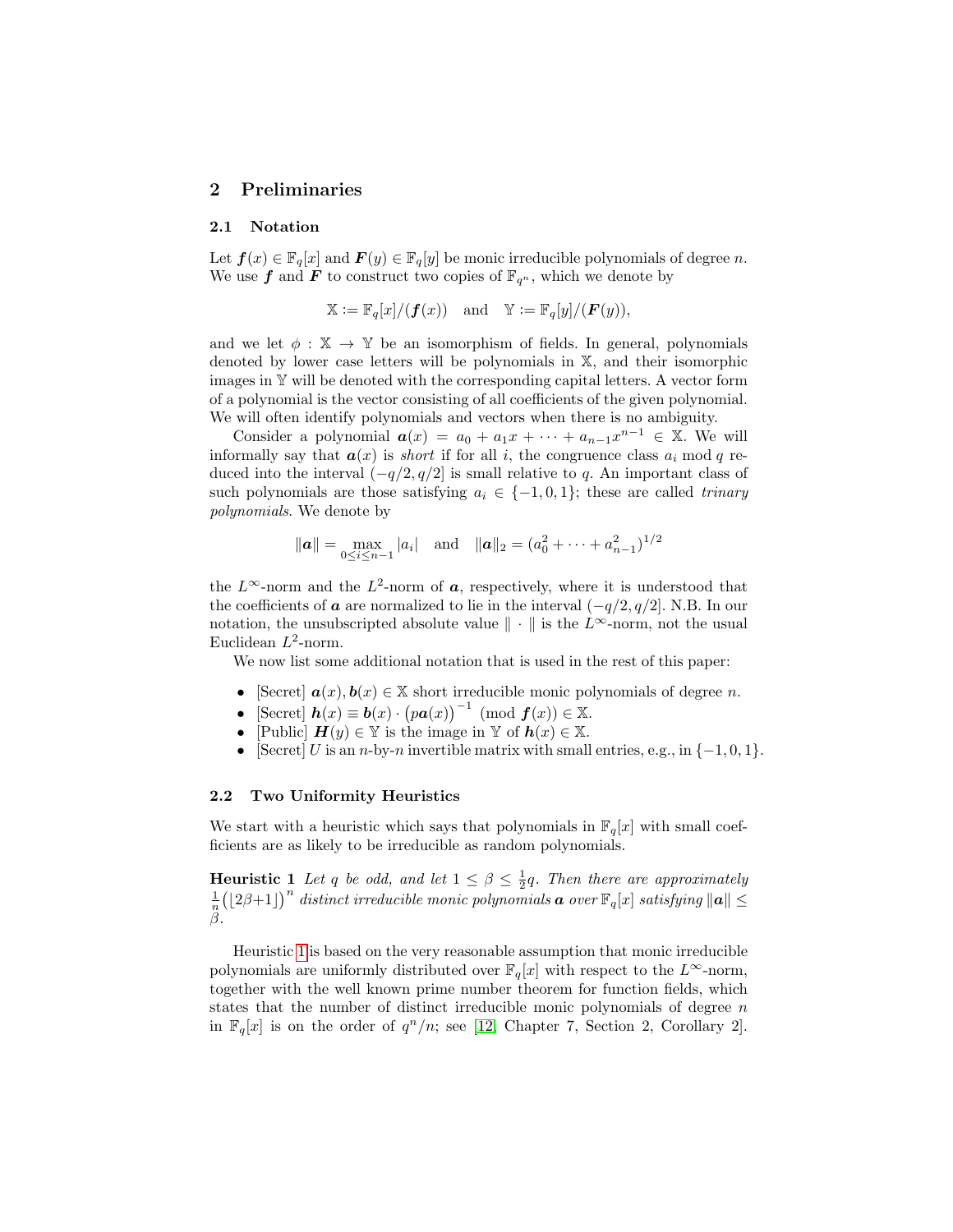Similarly, classical primality tests for integers such as Miller–Rabin [\[15,](#page-14-8)[18\]](#page-14-9) are easily adapted to the function field setting. It is thus easy to check, at least with very high probability, whether a given polynomial is irreducible, and the probability of success is roughly  $1/n$ .

We invoke Heuristic [1](#page-3-0) primarily to ensure that the signer will be able to find a pqFFSign private key. It also could help with combinatorial security in the sense that it says that the space of pqFFSign private keys is too large to search. However, since there does not appear to be an algorithm that directly lists the irreducible polynomials in the set of bounded coefficient polynomials, the actual combinatorial security comes from the size of the full set of bounded coefficient polynomials.

We will also mention the following additional uniformity heuristic on inverses, which might help in future security analyses of pqFFSign. However, we note that this heuristic is not related to the hardness of the finite field isomorphism problem.

<span id="page-4-0"></span>**Heuristic 2** Let  $q \geq 2$ , and let  $U \in GL_n(\mathbb{F}_q)$  be an invertible matrix with small entries, for example entries randomly chosen from  $\{-1,0,1\}$ . Then the entries of  $U^{-1}$  are approximately uniformly distributed in  $\mathbb{F}_q$ .

This is similar to various well-established assumptions. Uniformity of products of the form  $U_1^{-1}U_2$ , with  $U_1$  and  $U_2$  small-entry circulant matrices, was used in analyzing the security of NTRUEncrypt [\[9\]](#page-14-0). If we instead choose the coefficients of  $U_1$  and  $U_2$  from a discrete Gaussian distribution for certain parameters, then it is proven in [\[19\]](#page-14-10) that  $U_1^{-1}U_2$  is almost uniformly distributed in  $GL_n(\mathbb{F}_q)$ .

We note that Heuristic [2](#page-4-0) says that when our secret basis  $c_1(x), \ldots, c_n(x)$ for X is written as linear combinations of the (almost) standard basis  $x, x^2, \ldots, x^n$ , the coefficients of those linear combinations look reasonably random in  $\mathbb{F}_q$ .

## 3 The pqFF-Sign Signature Scheme

For this section, we fix the following parameters:

- *n*, the degree of the polynomials  $f(x)$  and  $F(Y)$ .
- $\bullet$  q, a (moderate) size prime.
- $\beta$ , a size parameter satisfying  $1 \leq \beta \leq \frac{1}{2}q$ , used to specify the size of the coefficients of a "small" polynomial.
- $p$ , a (very small) prime different from  $q$ .
- B, a closeness parameter, used to determine if a claimed signature is a good enough solution to a CVP to be a valid signature.

### <span id="page-4-1"></span>3.1 An Algorithm to Find an Isomorphism

We recall how to find suitable polynomials  $f(x)$  and  $F(y)$  and an explicit isomorphism

$$
\phi: \mathbb{F}_q[x]/(\boldsymbol{f}(x)) \xrightarrow{\sim} \mathbb{F}_q[y]/(\boldsymbol{F}(y))
$$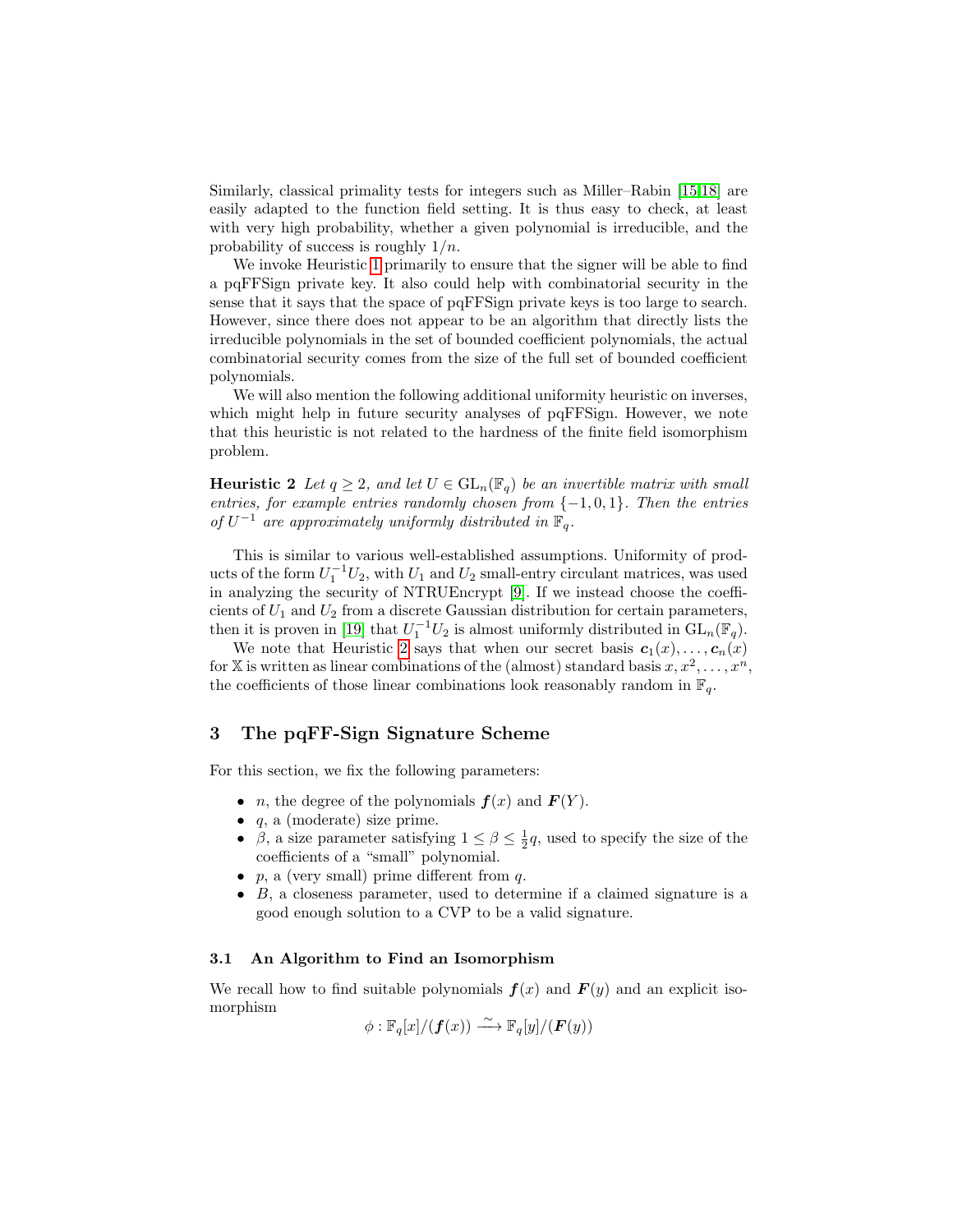as described in more detail in [\[3\]](#page-13-0). Recall that we need to find four polynomials  $f, F, \phi, \psi$  satisfying:

- $f(x) \in \mathbb{F}_q[x]$  is irreducible monic of degree n with  $||f(x)|| \leq \beta$ .
- $\mathbf{F}(y) \in \mathbb{F}_q[y]$  is irreducible monic of degree n with random coefficients.
- $\phi(y) \in \mathbb{F}_q[y]$  and  $\psi(x) \in \mathbb{F}_q[x]$  have degree less than n.
- $\mathbf{F}(y) | \mathbf{f}(\boldsymbol{\phi}(y)).$
- $\phi(\psi(x)) \equiv x \pmod{f(x)}$ .

The key idea here is that x will be identified with  $\phi(y)$  and y will be identified with  $\psi(x)$ , and the conditions on  $\phi$  and  $\psi$  say that this identification gives an explicit isomorphisms. The algorithm for finding these quantities is sketched in Algorithm [1.](#page-5-0)

Remark 2. For a given f and F, there are exactly n choices for  $\phi$ , namely the n roots of  $f$  in Y. (The general theory of finite fields ensures that  $f$  splits completely in  $\mathbb{Y} \cong \mathbb{F}_{q^n}$ .) Alternatively, given one value of  $\phi(y)$ , the complete set of possibilities for  $\phi(y)$  are  $\{\phi(y)^{q^i} \text{ mod } \mathbf{F}(y) : 0 \leq i \leq n\}$ . These are exactly the Gal(Y/F<sub>q</sub>)-conjugates of  $\phi$ , where Gal(Y/F<sub>q</sub>)  $\cong$  Gal(F<sub>q</sub><sup>n</sup>/F<sub>q</sub>) is cyclic of order *n*, generated by the *q*-power Frobenius map.

Algorithm 1 Finite Field Isomorphism Generation (See [\[3\]](#page-13-0) for details.)

- 1: Sample  $f(x)$  uniformly from the set of monic degree n polynomials  $a(x) \in \mathbb{F}_q[x]$ satisfying  $||a|| \leq \beta$  until finding an f that is irreducible.
- 2: Sample  $F(y)$  uniformly from the set of monic degree n polynomials in  $\mathbb{F}_q[y]$  until finding an  $\boldsymbol{F}$  that is irreducible. (Alternatively, use an  $\boldsymbol{F}$  provided by a trusted source.)
- 3: Find a root of  $f(y)$  in the finite field  $\mathbb{Y} := \mathbb{F}_q[y]/(F(y)) \cong \mathbb{F}_{q^n}$ , and lift this root to a polynomial  $\phi(y) \in \mathbb{F}_q[y]$  of degree less than *n*.
- <span id="page-5-0"></span>4: Construct the unique polynomial  $\psi(x) \in \mathbb{F}_q[x]$  of degree less than n satisfying  $\psi(\phi(y)) \equiv y \pmod{F(y)}$ .
- 5: return  $f(x)$ ,  $F(y)$ ,  $\phi(y)$  and  $\psi(x)$ .

#### 3.2 The Detailed Scheme

The pqFFSign signature scheme uses three algorithms: KeyGen, Signing and VERIFY. In addition it also requires a Hash function

$$
\textit{Hash}: \{\textit{documents}\} \times \{\textit{public keys}\} \longrightarrow \left(-\frac{1}{2}p, \frac{1}{2}p\right]^{2n}
$$

that maps a document and a public key into a  $2n$ -dimensional vector with small coefficients. We assume as usual that Hash is a cryptographically secure hash function in which each bit of the given document and each bit of the given public key affects every bit of the output.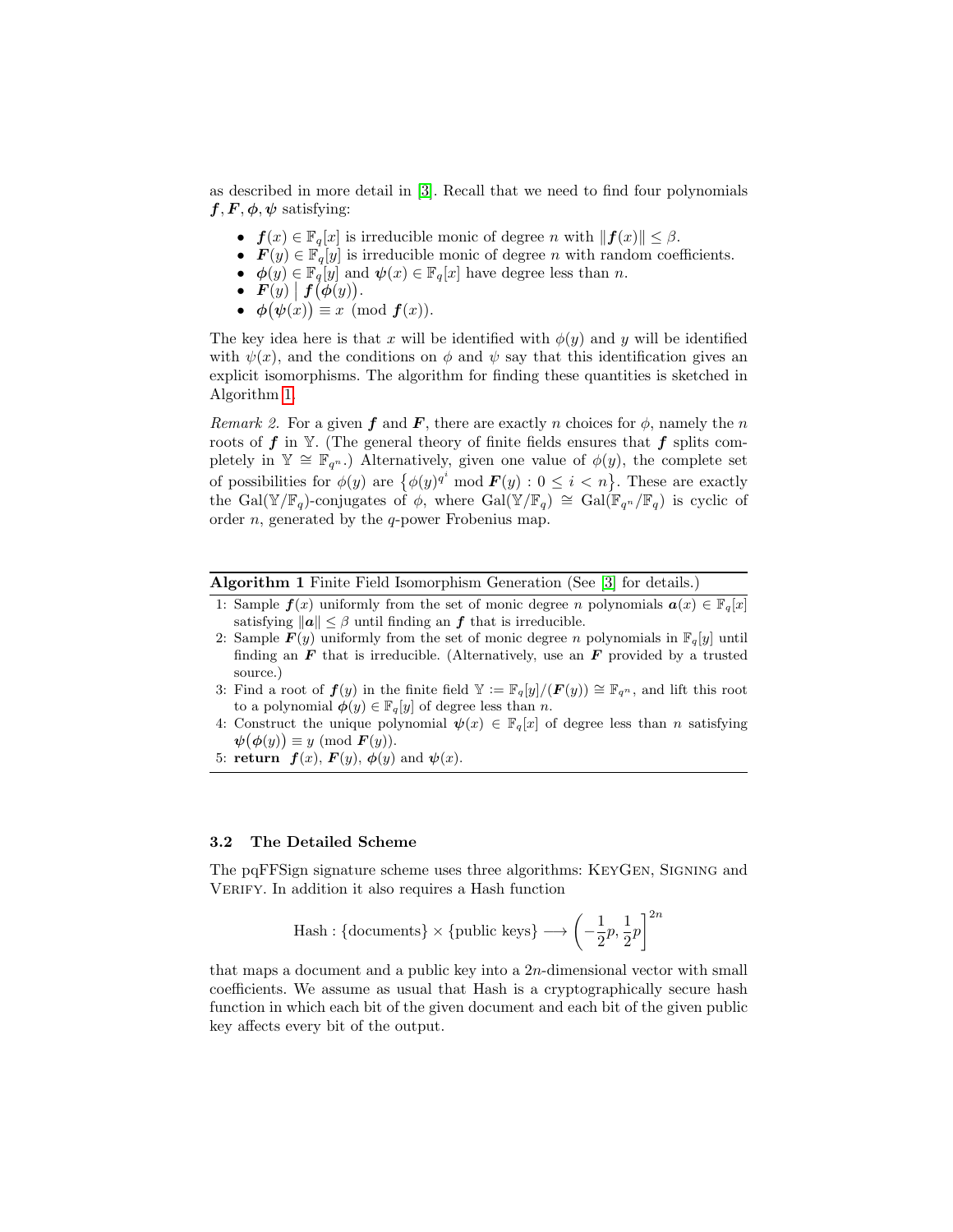Key generation The key generation algorithm

$$
\mathrm{Ker} \mathrm{Gen}(\lambda) \to \mathbf{pk}, \mathbf{sk}
$$

takes as the input a bit-security parameter  $\lambda$ , i.e., the goal is a scheme whose running time is  $O(2^{\lambda})$ . It outputs a public key **pk** and a secret key **sk** as follows:

- Generate a parameter set  $\mathcal{Z} = \{n, p, q, \beta, B\}$  as a function of  $\lambda$ , where in particular p is a small integer, co-prime to q, satisfying  $p^{n/2} \geq 2^{\lambda}$ . (This ensures that a collision search on a set of size  $p<sup>n</sup>$  is infeasible for the desired bit-security.)
- Generate a finite field isomorphism  $\{f, F, \phi, \psi\}$  as described in Section [3.1.](#page-4-1)

– Generate polynomials  $\boldsymbol{a}(x)$  and  $\boldsymbol{b}(x)$  in  $\mathbb{F}_q[x]$  with coefficients bounded by  $\beta$ .  $\overline{\mathbf{C}}$  Compute  $\mathbf{h}(x) \equiv (p\mathbf{a}(x))^{-1}\mathbf{b}(x) \pmod{f(x)} \in \mathbb{X}^3$  $\mathbf{h}(x) \equiv (p\mathbf{a}(x))^{-1}\mathbf{b}(x) \pmod{f(x)} \in \mathbb{X}^3$ 

- Compute  $\mathbf{H}(y) := \mathbf{h}(\phi(y)) \in \mathbb{Y}$ , the image of  $\mathbf{h}(x)$  in  $\mathbb{Y}$ .
- Choose an invertible *n*-by-*n* matrix  $U \in GL_n(\mathbb{F}_q)$  with small coefficients, e.g., with coefficients bounded by  $\beta$ .
- Define  $c_1(x), c_2(x), \cdots, c_n(x) \in \mathbb{X}$  by the relation

<span id="page-6-1"></span>
$$
U\begin{pmatrix} \mathbf{c}_1(x) \\ \mathbf{c}_2(x) \\ \vdots \\ \mathbf{c}_n(x) \end{pmatrix} \equiv \begin{pmatrix} x \\ x^2 \\ \vdots \\ x^n \end{pmatrix} \pmod{q, f(x)}.
$$
 (2)

(See Remark [5](#page-7-0) for the significance of the relation [\(2\)](#page-6-1).)

- Compute the images  $\mathbf{C}_1(y), \ldots, \mathbf{C}_n(y) \in \mathbb{Y}$  of  $\mathbf{c}_1(x), \ldots, \mathbf{c}_n(x)$ .
- Output the following signing key sk and verification key pk:

$$
\mathbf{pk} := \{ \Xi, \mathbf{F}(y), \mathbf{H}(y), \mathbf{C}_1(y), \dots, \mathbf{C}_n(y) \},
$$
  

$$
\mathbf{sk} := \{ \Xi, \mathbf{f}(x), \phi(y), \psi(x), U, \mathbf{a}(x), \mathbf{b}(x), \mathbf{c}_1(x), \dots, \mathbf{c}_n(x) \}.
$$

Signing The signing algorithm

$$
SIGN(\mu, s\mathbf{k}) \to \sigma
$$

takes a message  $\mu$  and a secret key sk as the input, and outputs a signature  $\sigma$ as follows:

– Hash the message and the public key to form a pair of  $n$ -dimensional mod  $p$ vectors,

$$
\operatorname{Hash}(\mu, \mathbf{pk}) = (\overline{\boldsymbol{\delta}}, \overline{\boldsymbol{\epsilon}}) := (\overline{\delta}_1, \dots, \overline{\delta}_n, \overline{\epsilon}_1, \dots, \overline{\epsilon}_n).
$$

– Generate  $(\delta, \epsilon)$  satisfying:

$$
\delta \equiv \overline{\delta} \pmod{p}, \qquad \|\delta\| \le \frac{1}{2}q - B,
$$
  

$$
\epsilon \equiv \overline{\epsilon} \pmod{p}, \qquad \|\epsilon\| \le \frac{1}{2}q - B,
$$

<span id="page-6-0"></span><sup>&</sup>lt;sup>3</sup> For comparison purposes, we note that  $h(x)$  has the form of a typical NTRU public key.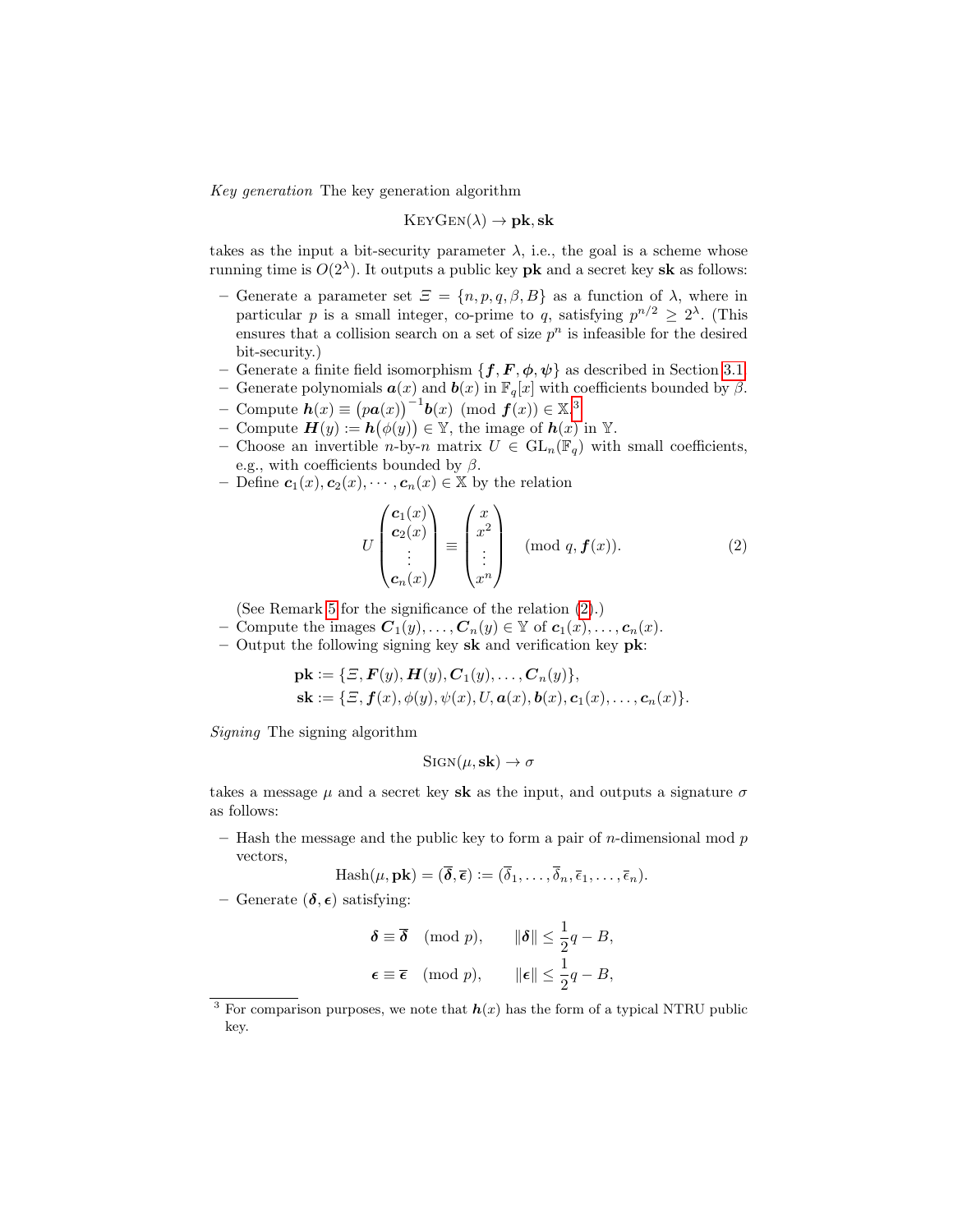and with the property that the polynomials

<span id="page-7-5"></span>
$$
\mathbf{s}(x) := \sum_{i=1}^{n} \delta_i \mathbf{c}_i(x) \quad \text{and} \quad \mathbf{t}(x) := \sum_{i=1}^{n} \epsilon_i \mathbf{c}_i(x), \tag{3}
$$

satisfy the relation

$$
s(x)h(x) \equiv t(x) \pmod{q, f(x)}
$$

in the field X. An algorithm to compute a valid pair  $(\delta, \epsilon)$  is given in Section [3.3.](#page-8-0)

**– Output:** The signature is the pair  $\sigma := (\delta, \epsilon)$ .

Verification The verification algorithm

$$
VERIFY(\mu, \sigma, \mathbf{pk}) \rightarrow ACCEPT/REJECT
$$

takes a message  $\mu$ , a signature  $\sigma$ , and a public key **pk** as the input. It first uses the message and the public key to compute

<span id="page-7-3"></span><span id="page-7-2"></span>
$$
(\overline{\delta}, \overline{\epsilon}) :=
$$
Hash( $\mu$ , **pk**).

It then checks the validity of the following conditions:

$$
\delta \equiv \overline{\delta} \pmod{p}, \qquad \|\delta\| \le \frac{1}{2}q - B,\tag{4}
$$

$$
\epsilon \equiv \overline{\epsilon} \pmod{p}, \qquad \|\epsilon\| \le \frac{1}{2}q - B. \tag{5}
$$

$$
\left(\sum_{i=1}^{n} \delta_i \mathbf{C}_i(y)\right) \boldsymbol{H}(y) = \sum_{i=1}^{n} \epsilon_i \mathbf{C}_i(y) \quad \text{in } \mathbb{Y}.
$$
 (6)

<span id="page-7-4"></span>(See Remark [3](#page-7-1) for the purpose of these conditions.) Output: ACCEPT if [\(4\)](#page-7-2), [\(5\)](#page-7-3), and [6](#page-7-4) are true, REJECT otherwise.

<span id="page-7-1"></span>Remark 3. The mod p conditions in [\(4\)](#page-7-2) and [\(5\)](#page-7-3) for  $\delta$  and  $\epsilon$  serve to link the signature to the document and to the public key. The equality [\(6\)](#page-7-4) and the norm conditions in [\(4\)](#page-7-2) and [\(5\)](#page-7-3) give a relation in  $\mathbb {Y}$  that reflects a relation among short vectors in X.

<span id="page-7-0"></span>Remark 4. A comparison shows that the primary difference between pqNTRU-Sign and pqFFSign is that in the former, signatures are created by using polynomials in the ring  $\mathbb{Z}[x]/(f(x))$  whose coefficients are small relative to the standard basis  $1, x, \ldots, x^{n-1}$ , while in the latter we use polynomials with small coefficients relative to the basis  $c_1(x), \ldots, c_n(x)$ . The advantage of this approach is that the verifier only sees a relation involving  $C_1(y), \ldots, C_n(y)$  in Y.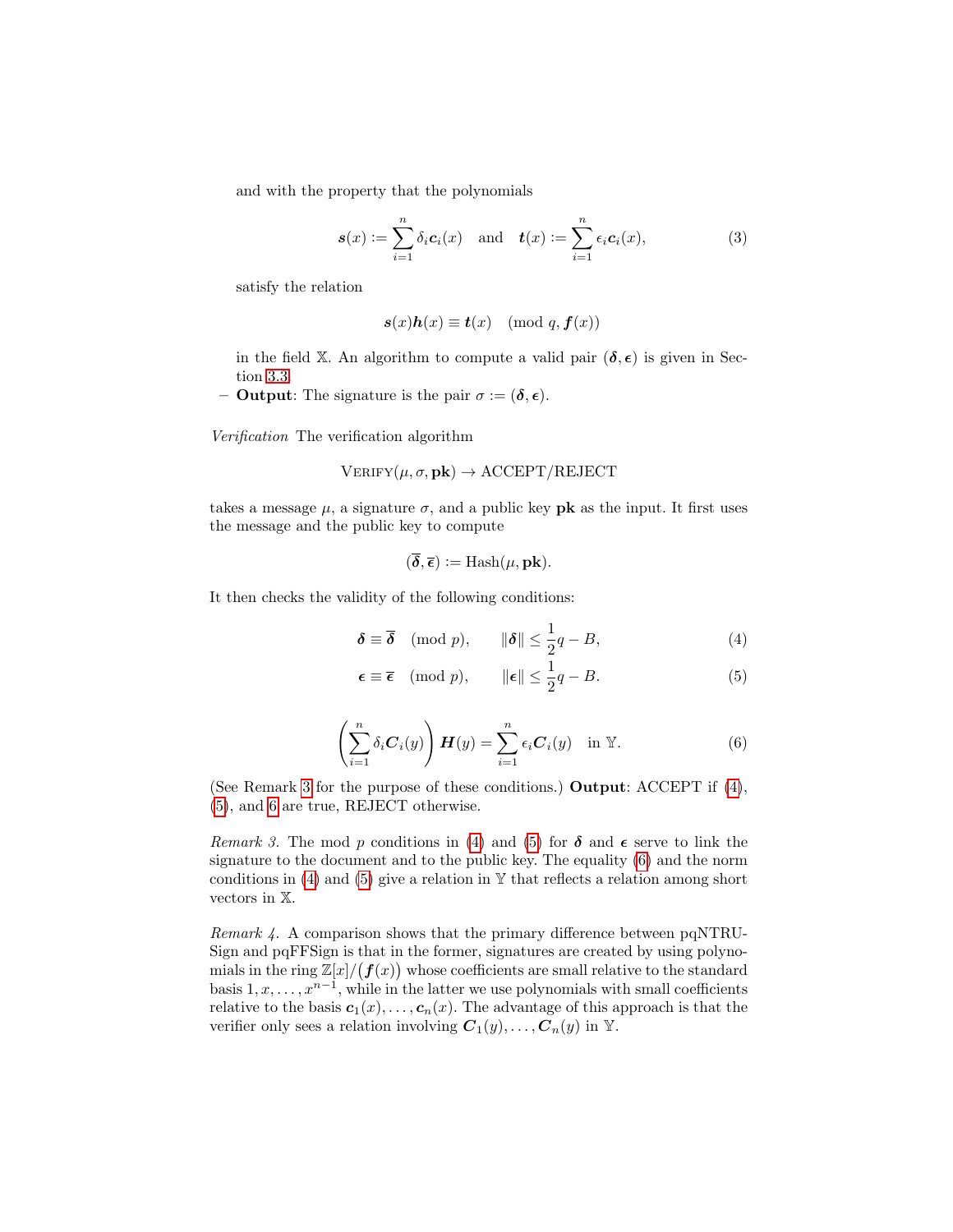*Remark 5.* The polynomials  $c_1(x), c_2(x), \ldots, c_n(x)$  form an  $\mathbb{F}_q$ -basis for X, and  $C_1(y), C_2(y), \ldots, C_n(y)$  form an  $\mathbb{F}_q$ -basis for Y. Each  $C_j(y)$  is the image of the corresponding  $c_j(x)$  under the isomorphism that sends  $x \mapsto \phi(y)$ . This same isomorphism preserves the coefficients of linear combinations of the  $c_j(x)$ , that is,

$$
\sum \alpha_j c_j(x) \mapsto \sum \alpha_j C_j(y).
$$

The key property on which pqFFSign is based is the relation [\(2\)](#page-6-1) and the fact that the coefficients of  $U$  are small, from which it follows that each of the monomials  $x, x^2, \ldots, x^n$  is a linear combination of the  $c_j(x)$  with small coefficients. From this it follows that any polynomial in  $x$  with small coefficients can in turn be written as a polynomial in  $c_i(x)$  with small coefficients. Note that Heuristic [2](#page-4-0) says that the converse will not be true, i.e., it says that the coefficients of the  $c_i(x)$  will be uniformly distributed mod q.

#### <span id="page-8-0"></span>3.3 Algorithm To Find  $(\delta, \epsilon)$

We note that the choice of the security parameter  $B$  provides a balance between combinatorial security (large B is good) and the difficulty of generating a valid signature using the private key (small  $B$  is good).

**Definition 2.** For any polynomial  $h(x) \in \mathbb{X} = \mathbb{F}_q[x]/(f(x))$ , we define the associated NTRU lattice to be the 2n-dimensional lattice

$$
L_{\mathbf{h}} := \left\{ (\boldsymbol{u}(x), \boldsymbol{v}(x)) \in \mathbb{Z}[x]^2 : \frac{\deg(\boldsymbol{u}) \leq n-1, \ \deg(\boldsymbol{v}) \leq n-1,}{\boldsymbol{v}(x) \equiv \boldsymbol{u}(x) \boldsymbol{h}(x) \ (\text{mod } q, \boldsymbol{f}(x))} \right\}.
$$

Similarly for  $L_H$ . We note that  $(pa(x), b(x))$  is a short vector in  $L_h$ , but its image in  $L_H$  is unlikely to be short.

1. For  $j = 1, ..., n$ , choose  $\delta_j^{(0)}$  at random such that  $|\delta_j^{(0)}| < \frac{1}{2}q - B$  and  $\delta_j^{(0)} \equiv \overline{\delta}_j \pmod{p}$  and set

$$
\mathbf{s}_0(x) = \sum_{j=1}^n \delta_j^{(0)} \mathbf{c}_j(x).
$$

2. Define  $t_0(x)$  by

$$
\mathbf{t}_0(x) \equiv \mathbf{s}_0(x) \mathbf{h}(x) \pmod{q, \mathbf{f}(x)}
$$

and write

$$
\boldsymbol{t}_0(x) \equiv \sum_{i=0}^{n-1} t_i x^i \pmod{q, \boldsymbol{f}(x)}.
$$

Note that by construction we have  $(s_0(x), t_0(x)) \in L_h$ .

3. Rewrite  $t_0(x)$  as a linear combination of the basis  $c_1(x), \ldots, c_n(x)$  of X, say

$$
\mathbf{t}_0(x) = \sum_{j=1}^n \eta_j \mathbf{c}_j(x) \quad \text{for some } \eta_1, \dots, \eta_n \text{ with } -\frac{1}{2}q < \eta_j \leq \frac{1}{2}q.
$$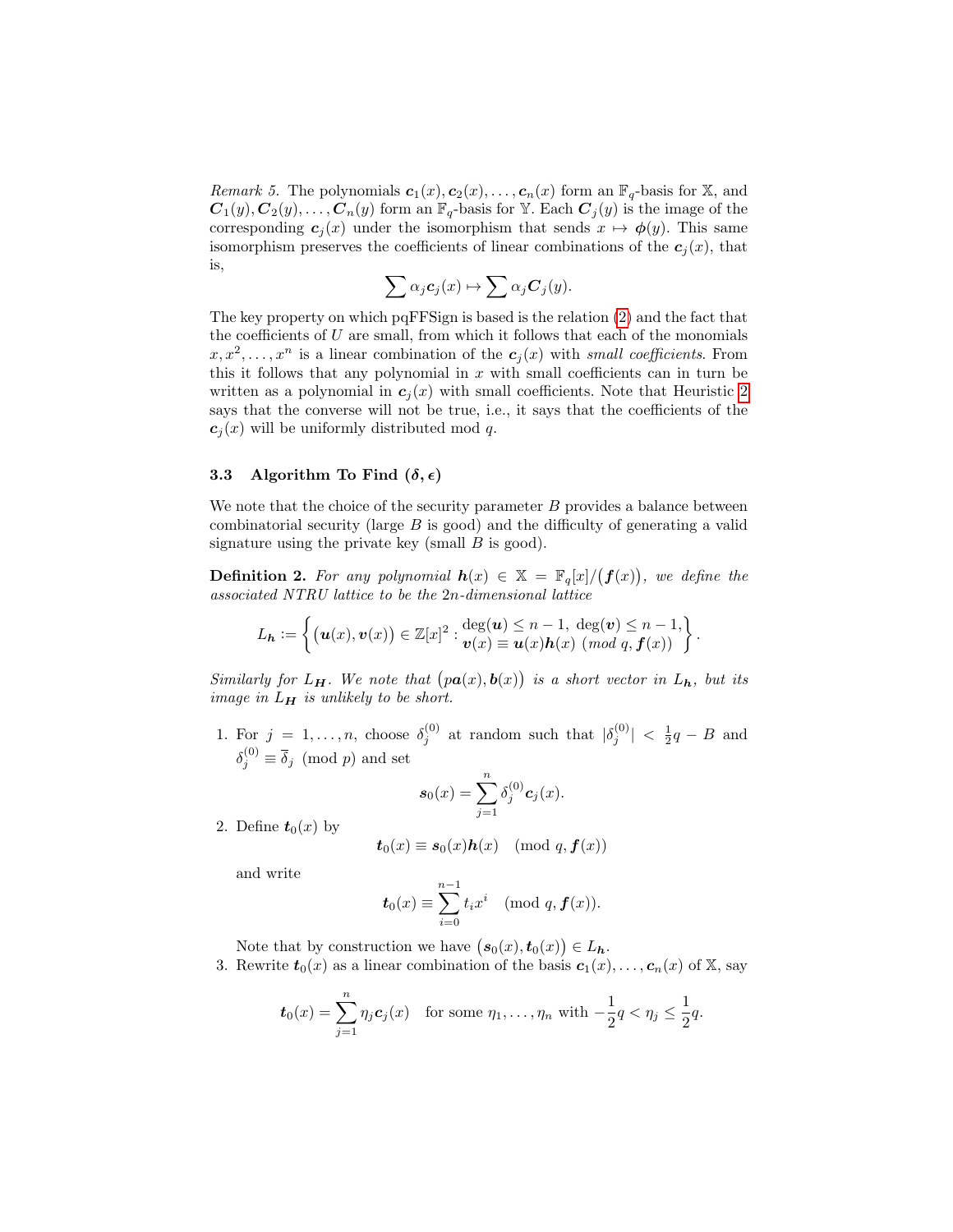If all of the  $\eta_j$  lie in the interval  $\left(-\frac{1}{2}q + B, \frac{1}{2}q - B\right]$ , proceed to Step (iv); otherwise go back to Step (i) and choose new values for the  $\delta_j^{(0)}$ . (For appropriate choices of parameters, the probability of success at this step is reasonably high; see [\[8\]](#page-13-1) for details. As described in [\[8\]](#page-13-1), this step may be used to implement rejection sampling, which provides security against transcript attacks.)

4. Construct  $(\mathbf{u}(x), \mathbf{v}(x)) \in L_h$  such that

$$
\boldsymbol{u}(x) = \sum_{j=1}^n \delta_j^{(u)} \boldsymbol{c}_j(x) \quad \text{and} \quad \boldsymbol{v}(x) = \sum_{j=1}^n \delta_j^{(v)} \boldsymbol{c}_j(x),
$$

with  $|\delta_j^{(u)}|, |\delta_j^{(v)}| < B$  for all j, with  $\delta_j^{(u)} \equiv 0 \pmod{p}$ , and  $\delta_j^{(v)} + \eta_j \equiv \bar{\epsilon}_j$  $p$  for all j. The procedure for this step is sufficiently complicated that we give the details in Section [3.3.1.](#page-9-0)

5. Set  $s(x) = s_0(x) + u(x)$  and  $t(x) = t_0(x) + v(x)$ . Write  $s(x)$  and  $t(x)$  as linear combination of the basis polynomials  $c_1(x), \ldots, c_n(x)$  as in [\(3\)](#page-7-5), and read off the coefficients of those linear combinations to create the vectors  $\delta$ and  $\epsilon$  that form the signature.

<span id="page-9-0"></span>**3.3.1** Details of Step 4 To construct the desired  $(u(x), v(x))$ , we construct an appropriate  $r(x)$  which is short, and set

$$
u(x) = pr(x)a(x) \text{ and } v(x) = r(x)b(x).
$$

We want to find an  $r(x)$  that satisfies

$$
\mathbf{r}(x)\mathbf{b}(x) = \sum_{j=1}^{n} \delta_j^{(v)} c_j(x) \quad \text{with the } |\delta_j^{(v)}| < B \text{ and } \delta_j^{(v)} + \eta_j \equiv \bar{\epsilon}_j \pmod{p},
$$

and also satisfies

$$
pr(x)\mathbf{a}(x) = \sum_{j=1}^{n} \delta_j^{(u)} c_j(x) \quad \text{with the } |\delta_j^{(u)}| < B \text{ and } \delta_j^{(u)} \equiv 0 \pmod{p}.
$$

Suppose first that we have any  $r(x)$  that is sufficiently short. Since  $a(x)$  is short, we see that  $r(x)a(x)$  is also short, and we may write

$$
\boldsymbol{r}(x)\boldsymbol{a}(x) = \sum_{i=1}^{n} d_i x^i \in \mathbb{X} \text{ with small } d_i.
$$

Then the  $\delta_j^{(u)}$ s in the formula

$$
pr(x)\mathbf{a}(x) = \sum_{j=1}^{n} \delta_j^{(u)} \mathbf{c}_j(x)
$$

are given by

$$
(\delta_1^{(u)},\ldots,\delta_n^{(u)})=p(d_1,\ldots,d_n)U.
$$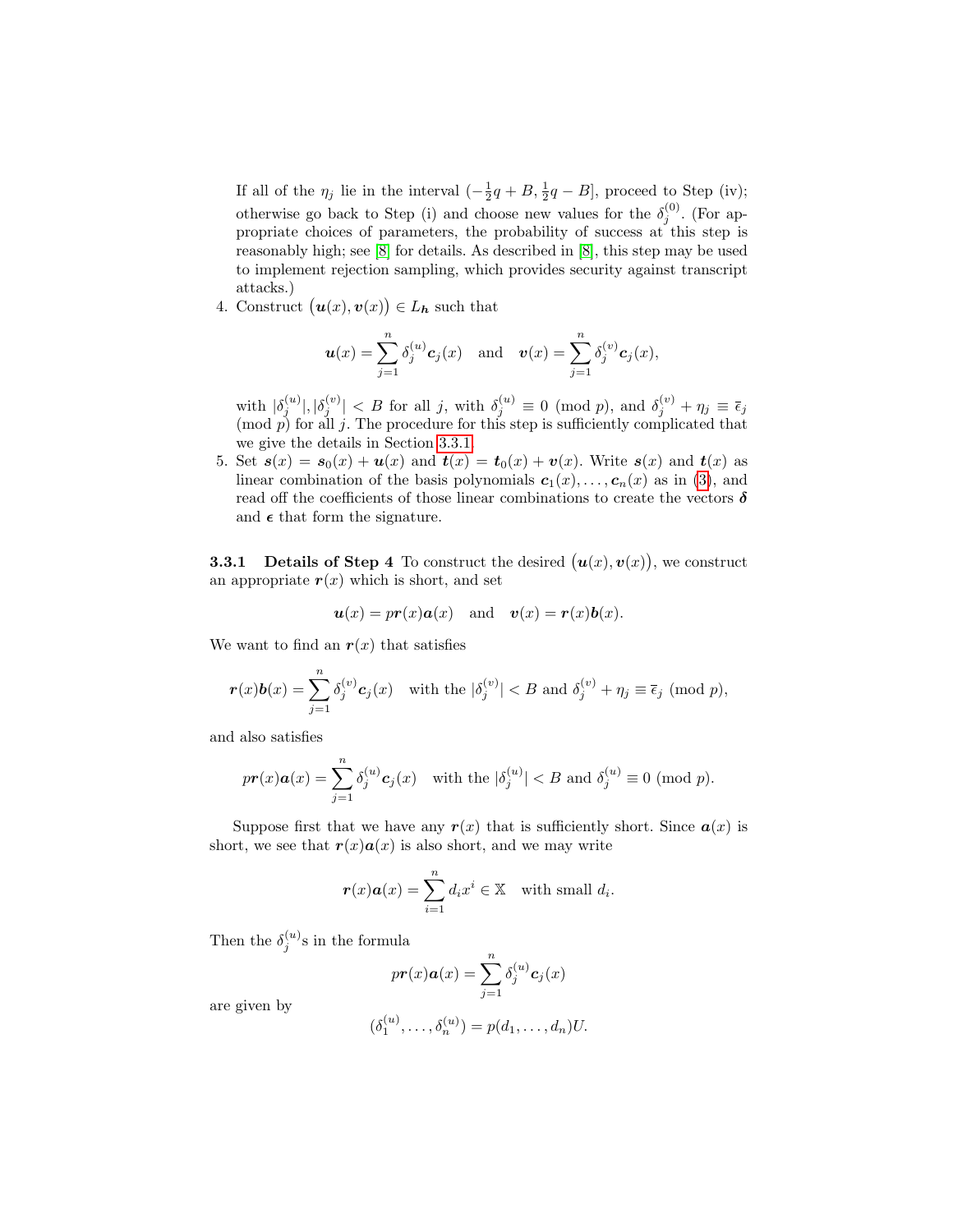As long as all of the  $d_i$  and all of the entries of U are sufficiently small, we will have  $|\delta_j^{(u)}| < B$  and  $\delta_j^{(u)} \equiv 0 \pmod{p}$  for all j. Thus for whatever sufficiently short  $\mathbf{r}(x)$  we choose, the  $\delta_j^{(u)} \equiv 0 \pmod{p}$  condition will hold.

We turn now to finding a short  $r(x)$  that satisfies

$$
\mathbf{r}(x)\mathbf{b}(x) = \sum_{j=1}^{n} \delta_j^{(v)} c_j(x) \quad \text{with } |\delta_j^{(v)}| < B \text{ and } \delta_j^{(v)} \equiv \overline{\epsilon}_j - \eta_j \pmod{p}.
$$

To accomplish this, write  $\boldsymbol{b}(x) = \sum_{i=0}^{n-1} b_i x^i$ , set

$$
(b_{0,0}, b_{0,1}, \ldots, b_{0,n-1}) = (b_0, b_1, \ldots, b_{n-1}),
$$

and for  $1 \le i < n$ , define  $(b_{i,0}, b_{i,1}, \ldots, b_{i,n-1})$  by

$$
x^i\mathbf{b}(x) \equiv b_{i,0} + b_{i,1}x + \cdots + b_{i,n-1}x^{n-1} \pmod{\mathbf{f}(x)}.
$$

Let B denote the matrix whose  $i, j$  entry is  $b_{i,j}$  and consider the product  $BU$ . The entries of  $BU$  are small because the  $b_{i,j}$  and the entries of U are small. For any

$$
r(x) = \sum_{i=0}^{n-1} r_i x^i \equiv \sum_{i=1}^n r'_i x^i \pmod{f(x)}
$$

we have

$$
\boldsymbol{r}(x)\boldsymbol{b}(x)=(r'_1,r'_2,\ldots,r'_n)\mathcal{B}U\begin{pmatrix}\boldsymbol{c}_1(x)\\ \boldsymbol{c}_2(x)\\ \vdots\\ \boldsymbol{c}_n(x)\end{pmatrix}.
$$

To solve for  $r(x)$ , first define

$$
(\overline{r}'_1, \overline{r}'_2, \dots, \overline{r}'_n) \equiv (\overline{\delta}_1^{(v)}, \overline{\delta}_2^{(v)}, \dots, \overline{\delta}_n^{(v)}) (\mathcal{B}U)^{-1} \pmod{p}
$$

and lift each  $\bar{r}'_j$  to  $r'_j \in (-p/2, p/2]$ . Then define  $\delta_j^{(v)}$  by

$$
(\delta_1^{(v)}, \ldots, \delta_n^{(v)}) = (r'_1, \ldots, r'_n) \mathcal{B} U.
$$

This accomplishes the goal

$$
\boldsymbol{r}(x)\boldsymbol{b}(x)=\sum_{j=1}^n \delta_j^{(v)} \boldsymbol{c}_j(x) \quad \text{with} \quad \delta_j^{(v)}\equiv \overline{\delta}_j^{(v)} \pmod{p}.
$$

### 4 Security Considerations

We highlight some of best known attacks. Due to page limitations, we leave other (less effective) known attacks in the appendix.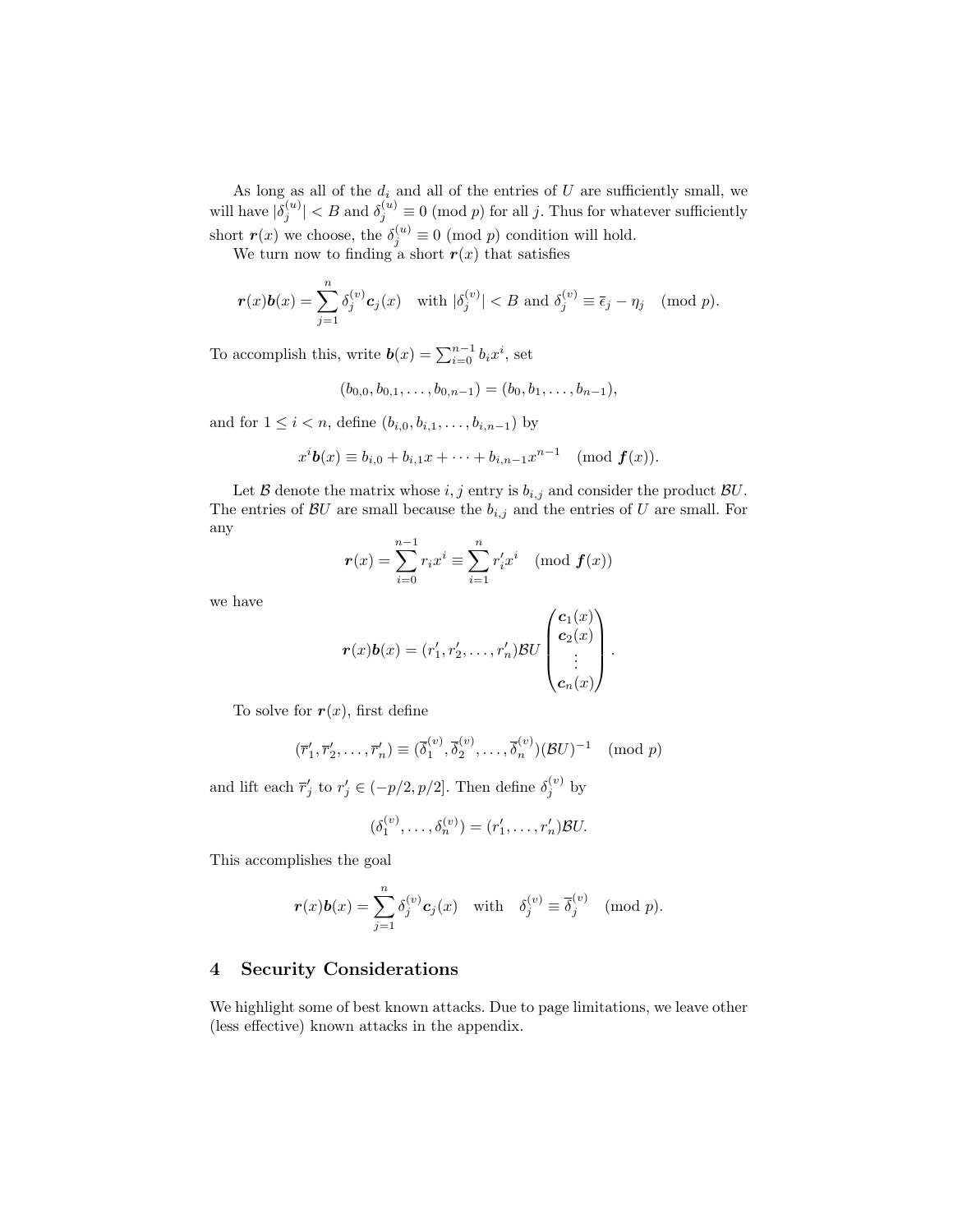#### 4.1 The Size of B

The key point is to choose  $B$  in such a way that the final signature lies inside an appropriate subset of the  $\left(-\frac{1}{2}q, \frac{1}{2}q\right]$  box. Recall that

$$
(\delta_1^{(v)}, \ldots, \delta_n^{(v)}) = (r'_1, \ldots, r'_n) \mathcal{B} U.
$$

The coefficients  $r'_i$  lie in the interval  $(-p/2, p/2]$ . Let K be chosen to be the maximum of the absolute values of the entries of  $\mathcal{B}U$ . Then each  $|\delta_j^{(v)}|$  will be bounded above by a constant multiple of  $pK\sqrt{n}$ . The same almost applies to  $|\delta_j^{(u)}|$ , but because of the multiple of p it will be larger by a factor of p unless some scaling is done to compensate for this, for example, by choosing the original  $\delta_j^{(0)}$ from an interval smaller than  $(-q/2, q/2]$ . So B must be on the order of  $pK\sqrt{n}$ . The size of K will be optimal when  $U$  and  $\beta$  are as sparse as possible.

#### <span id="page-11-0"></span>4.2 Recovering the Isomorphism/Solving CFFI Problem

The attacker is given polynomials  $C_1(y), \ldots, C_n(y) \in \mathbb{Y}$  that are the images of unknown short polynomials  $c_1(x), \ldots, c_n(x) \in \mathbb{X}$  via an unknown isomorphism  $\mathbb{X} \to \mathbb{Y}$ . For the general CFFI problem, if the attacker knows at least  $2n$ elements of  $Y$  that are images of short elements of  $X$ , then she can set up a mixed lattice/combinatorial attack to recover the short elements of X and the isomorphism  $X \to Y$ . See Section [B](#page-15-0) in the appendix for details.

This attack requires  $2n$  elements, but the public key for pqFFSign provides the attacker with only n images of short elements of  $X$ , not  $2n$ . So the attack would seem to fail at this point. However, the fact that  $f(x)$  is small means that products of small elements of X remain reasonably small. Indeed, that is a key fact being exploited by pqFFSign. So for  $1 \leq i \leq n$ , the attacker can create additional elements by taking products such as  $C_{n+i}(y) := C_1(y)C_i(y)$  mod  $\mathbf{F}(y)$  in Y, and these new elements of Y will be images of somewhat small elements of X. This may allow the attack described in Section [B](#page-15-0) to proceed, with the caveat that the target vectors will now be considerably larger than in the basic version of the CFFI problem. On the other hand, since the coordinates of the target vectors will now consist of  $n$  very small numbers and  $n$  moderately small numbers, the targets are unbalanced. So a full analysis of the underlying lattice problem requires balancing the lattice to account for this imbalance in the targets' coordinates.

#### 4.3 Recovering the Unique Shortest Vector

There are two main security concerns that determine parameters in pqNTRUSign. One is the problem of recovering the private key from the public NTRU key, and the other is the problem of forgery. Of these, the one that has the biggest impact on parameter size is the public key to private key problem. This is because, to make rejection sampling efficient, the q needs to be chosen large compared to  $n$ .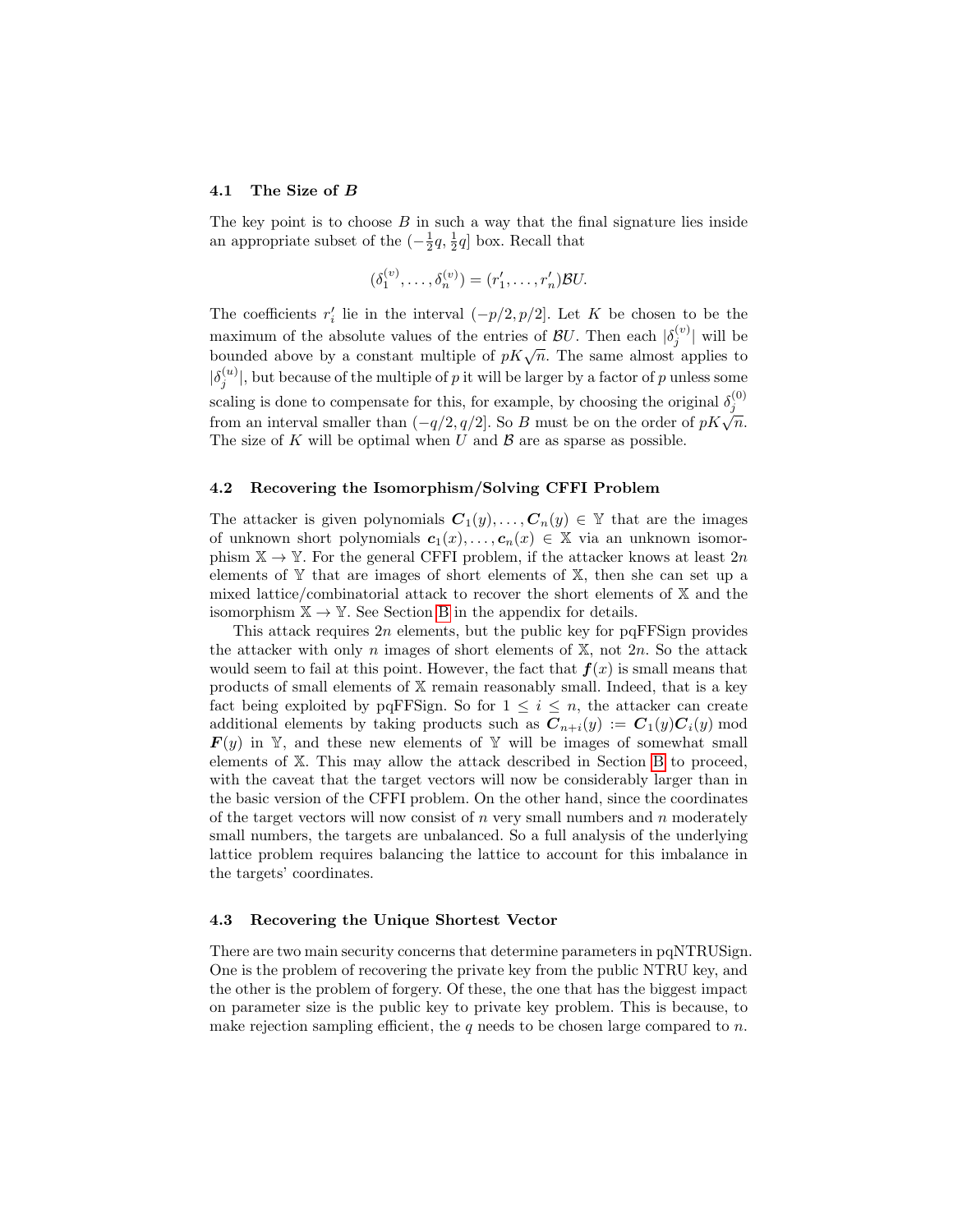This makes the lattice problem somewhat easier and forces an increase in the size of n. The forgery problem requires smaller parameters to achieve the same security levels.

In this context there appear at first to be two NTRU-type problems: Recovering  $a(x)$ ,  $b(x)$  from  $h(x)$ , and recovering the corresponding polynomials  $\mathbf{A}(y), \mathbf{B}(y)$  from  $\mathbf{H}(y)$ . However, the polynomial  $\mathbf{h}(x)$  is private and is only revealed if the underlying isomorphism is discovered, in which case the scheme is considered broken. So this lattice problem does not apply to pqFFSign.

On the other hand, the polynomial  $H(y)$  is public, but the corresponding problem of recovering  $A(y), B(y)$  from  $H(y)$  is not a lattice problem because  $A(y)$  and  $B(y)$  are polynomials with coefficients that are essentially random  $\mod q$ , so they are not short. This is a consequence of the fundamental observation that the isomorphism between the two copies of  $\mathbb{F}_{q^n}$  does not respect the archimedian properties of the polynomials' coefficients. Further, since  $\mathbf{A}(y)$ and  $\mathbf{B}(y)$  are not short, recovery of them does not appear to be helpful to the attacker.

There is a lattice attack to recover the matrix U from the  $C_i(y)$ , and this would suffice to break the scheme, but the dimension of the lattice required to solve this problem is at least  $n^2$ . We describe this attack in Section [C.](#page-17-0) For all of these reasons, it thus appears that it suffices to set parameters to avoid forgery attacks, and this should allow for smaller signatures and better operating characteristics. In particular, by choosing the small prime  $p$  as close as possible to  $\sqrt{q}$ , we can make the Gaussian defect of a solution very close to one, which thus makes lattice reduction attacks very difficult even in relatively small dimensions.

### 5 Conclusion and Future Work

In this work we present a signature scheme (partially) based on the Computational Finite Field Isomorphism Problem (CFFI). Future research directions include:

The hardness of the finite field isomorphism problem: In this paper, we have indicated several ways in which one might try to solve the CFFI problem. However, the quantitative difficulty of the CFFI problem is presently unclear.

Average-case/worse-case hardness: There exists an easy instance of the CFFI problem, namely when  $f(x) = F(y)$ . It would be of interest to prove that random (or even, all) instances of the CFFI problem with  $f(x) \neq F(y)$  are equally difficult.

Transcript security and rejection sampling: A sufficiently long raw pqNTRU-Sign transcript allows an attacker to reconstruct a short lattice basis due to the way in which signatures are generated. The use of rejection sampling eliminates this attack by leading to transcripts that are independent of the underlying lattice. (See [\[8\]](#page-13-1) for details.) Similarly, raw pqFFSign reveals a transcript of short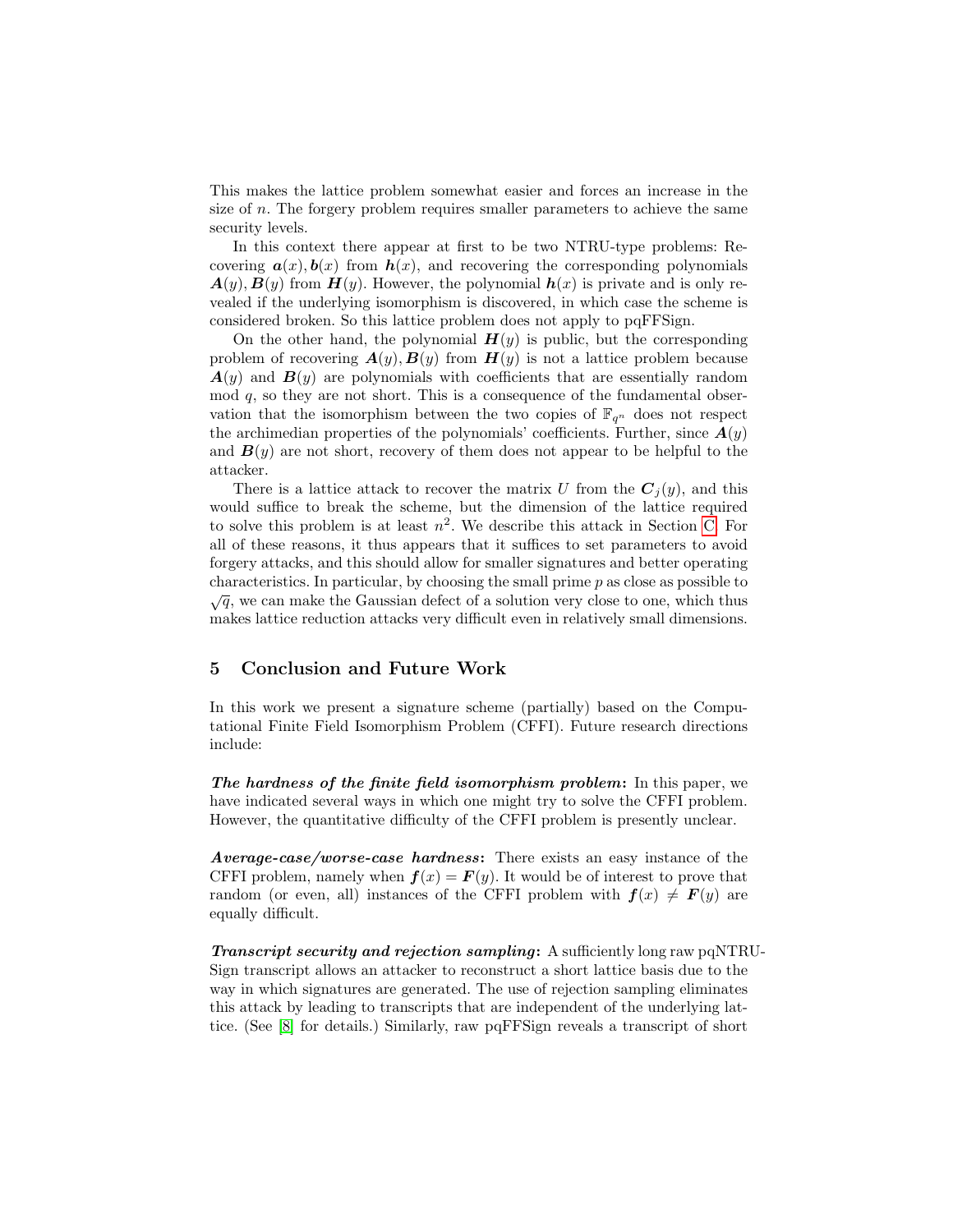vectors  $(\delta, \epsilon)$  that may contain information about f or  $(a, b)$  or U. We expect that rejection sampling can be used to produce key-independent transcripts. Formulating and proving such a result should not be hard, but remains to be done.

Security reduction between pqFFSign and CFFI: It is clear that the security of pqFFSign, the signature scheme that we have proposed in this paper, relies on the difficulty of CFFI. The converse is not clear. It would be quite interesting to give a security reduction showing, say, that breaking pqFFSign plus an algorithm solving some sort of standard hard CVP lattice problem is equivalent to solving the CFFI problem.

Analyze the balanced lattice attack : As discussed in Section [4.2,](#page-11-0) the lattice attack (Section [B\)](#page-15-0) on the pure CFFI problem needs to be balanced before being applied to pqFFSign. Doing this will yield constraints on the various parameters required to achieve a desired level of security. Further, even if the lattice attack succeeds completely, there is still what appears to be a difficult combinatorial problem to solve. This combinatorial problem deserves further study.

## References

- <span id="page-13-7"></span>1. Wieb Bosma, John Cannon and Catherine Playoust, The Magma algebra system. I. The user language., J. Symbolic Comput. 24 (1997), 235–265.
- <span id="page-13-6"></span>2. Yuanmi Chen and Phong Q. Nguyen, BKZ 2.0: Better Lattice Security Estimates, in: ASIACRYPT, pp. 1–20, 2011.
- <span id="page-13-0"></span>3. Yarkin Doröz, Jeffrey Hoffstein, Jill Pipher, Joseph H. Silverman, Berk Sunar, William Whyte and Zhenfei Zhang, Fully Homomorphic Encryption from the Finite Field Isomorphism Problem, PKC 2018 (2018).
- <span id="page-13-2"></span>4. Léo Ducas, Alain Durmus, Tancrède Lepoint and Vadim Lyubashevsky, Lattice Signatures and Bimodal Gaussians, CRYPTO 2013 (Ran Canetti and Juan A. Garay, eds.), LNCS 8042, Springer, 2013, pp. 40–56.
- <span id="page-13-5"></span>5. L´eo Ducas and Phong Q. Nguyen, Learning a Zonotope and More: Cryptanalysis of NTRUSign Countermeasures, in: Advances in Cryptology - ASIACRYPT 2012 - 18th International Conference on the Theory and Application of Cryptology and Information Security, Beijing, China, December 2-6, 2012. Proceedings, pp. 433– 450, 2012.
- <span id="page-13-3"></span>6. Oded Goldreich, Shafi Goldwasser and Shai Halevi, Public-Key Cryptosystems from Lattice Reduction Problems, in: CRYPTO, pp. 112–131, 1997.
- <span id="page-13-4"></span>7. Jeffrey Hoffstein, Nick Howgrave-Graham, Jill Pipher, Joseph H. Silverman and William Whyte, NTRUSIGN: Digital Signatures Using the NTRU Lattice, in: Topics in Cryptology - CT-RSA 2003, The Cryptographers' Track at the RSA Conference 2003, San Francisco, CA, USA, April 13-17, 2003, Proceedings, pp. 122–140, 2003.
- <span id="page-13-1"></span>8. Jeffrey Hoffstein, Jill Pipher, John M. Schanck, Joseph H. Silverman and William Whyte, Transcript Secure Signatures Based on Modular Lattices, in: Post-Quantum Cryptography - 6th International Workshop, PQCrypto 2014, Waterloo, ON, Canada, October 1-3, 2014. Proceedings, pp. 142–159, 2014.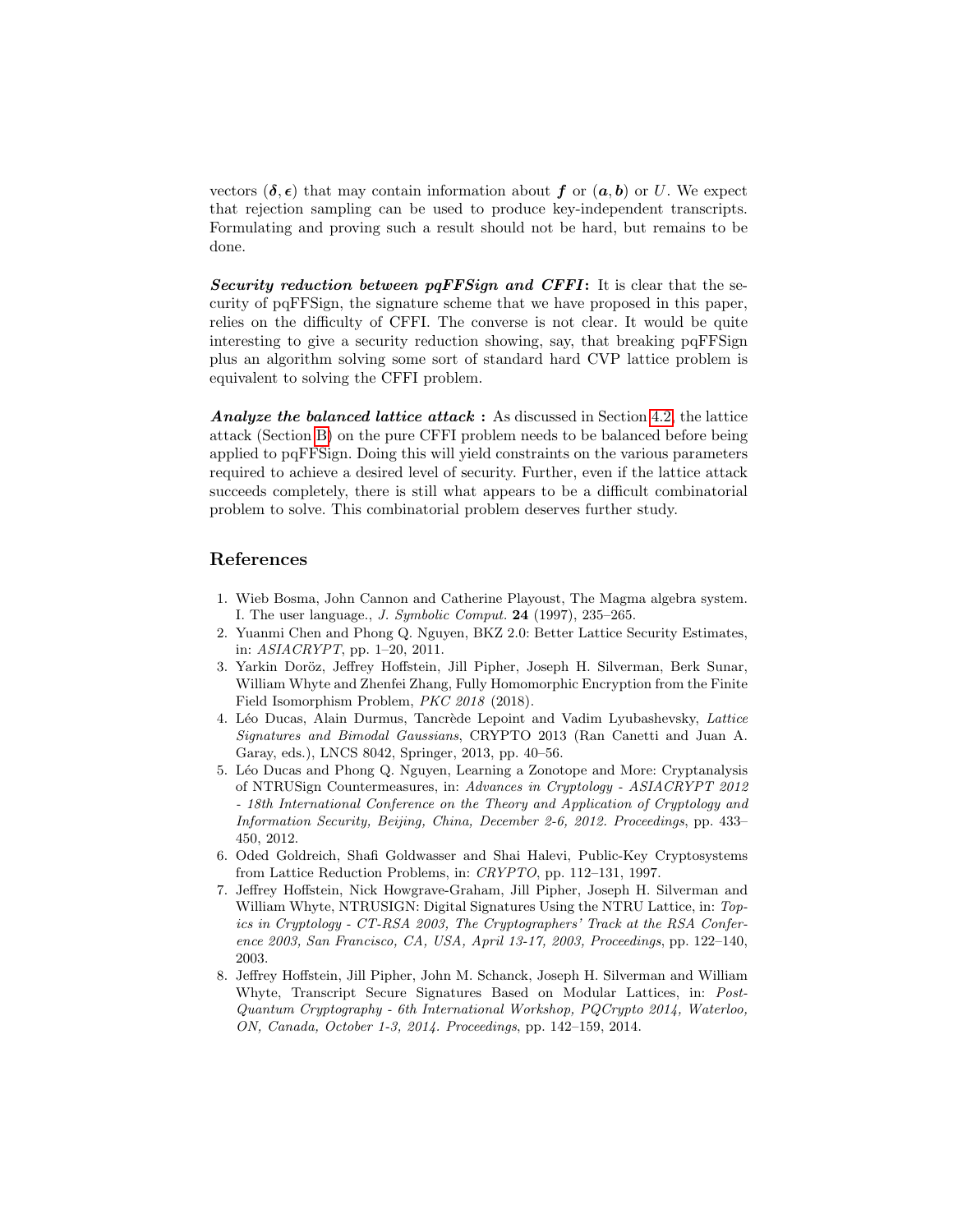- <span id="page-14-0"></span>9. Jeffrey Hoffstein, Jill Pipher and Joseph H. Silverman, NTRU: A Ring-Based Public Key Cryptosystem, in: ANTS, pp. 267–288, 1998.
- <span id="page-14-1"></span>10. Jeffrey Hoffstein, Jill Pipher, William Whyte and Zhenfei Zhang, A signature scheme from Learning with Truncation, Cryptology ePrint Archive, Report 2017/995, 2017, <http://eprint.iacr.org/2017/995>.
- <span id="page-14-3"></span>11. Nick Howgrave-Graham, A Hybrid Lattice-Reduction and Meet-in-the-Middle Attack Against NTRU, in: CRYPTO, pp. 150–169, 2007.
- <span id="page-14-7"></span>12. K. Ireland and M. Rosen, A Classical Introduction to Modern Number Theory, Springer-Verlag, 1990.
- <span id="page-14-4"></span>13. Vadim Lyubashevsky, Fiat-shamir with aborts: Applications to lattice and factoring-based signatures, ASIACRYPT 2009, Springer, 2009, pp. 598–616.
- <span id="page-14-6"></span>14. Vadim Lyubashevsky, Lattice Signatures without Trapdoors, EUROCRYPT 2012 (David Pointcheval and Thomas Johansson, eds.), LNCS 7237, Springer, 2012, pp. 738–755.
- <span id="page-14-8"></span>15. Gary L. Miller, Riemann's hypothesis and tests for primality, Journal of Computer and System Sciences 13 (1976), 300 – 317.
- <span id="page-14-5"></span>16. Phong Q. Nguyen and Oded Regev, Learning a Parallelepiped: Cryptanalysis of GGH and NTRU Signatures, J. Cryptology 22 (2009), 139–160.
- <span id="page-14-2"></span>17. NIST, Post-Quantum Cryptography - Round 1 Submissions, [https://csrc.nist.](https://csrc.nist.gov/Projects/Post-Quantum-Cryptography/Round-1-Submissions) [gov/Projects/Post-Quantum-Cryptography/Round-1-Submissions](https://csrc.nist.gov/Projects/Post-Quantum-Cryptography/Round-1-Submissions).
- <span id="page-14-9"></span>18. Michael O Rabin, Probabilistic algorithm for testing primality, Journal of Number Theory 12 (1980),  $128 - 138$ .
- <span id="page-14-10"></span>19. Damien Stehl´e and Ron Steinfeld, Making NTRU as Secure as Worst-Case Problems over Ideal Lattices, in: Advances in Cryptology - EUROCRYPT 2011 - 30th Annual International Conference on the Theory and Applications of Cryptographic Techniques, Tallinn, Estonia, May 15-19, 2011. Proceedings, pp. 27–47, 2011.

### A Security Against Forgery

Recall that a signature is a pair of vectors  $\boldsymbol{\delta} = (\delta_1, \ldots, \delta_n)$ , and  $\boldsymbol{\epsilon} = (\epsilon_1, \ldots, \epsilon_n)$ , where  $(\delta, \epsilon)$  mod  $p = (\overline{\delta}, \overline{\epsilon})$ . Hence  $(\delta, \epsilon)$  is a vector in a translated lattice

$$
(\delta,\epsilon)\in L_1:=p\mathbb{Z}^{2n}+(\overline{\delta},\overline{\epsilon}).
$$

Next, using the formulas

$$
S(y) = \sum_{i=1}^{n} \delta_i C_i(y), \quad T(y) = \sum_{i=1}^{n} \epsilon_i C_i(y), \quad S(y)H(y) = T(y),
$$

we have

$$
\delta C(y)H(y) = \epsilon C(y).
$$

That is,  $(\delta, \epsilon)$  is also in the lattice

$$
(\boldsymbol{\delta}, \boldsymbol{\epsilon}) \in L_2 := \text{RowSpan}\left(\begin{matrix} qI_n & 0\\CHC^{-1} & I_n \end{matrix}\right).
$$

We observe that any vector in the intersection  $L_1 \cap L_2$  is a potential signature. We have

$$
\det(L_1) = p^{2n}, \quad \det(L_1) = q^n, \quad \det(L_1 \cap L_2) = p^{2n} q^n,
$$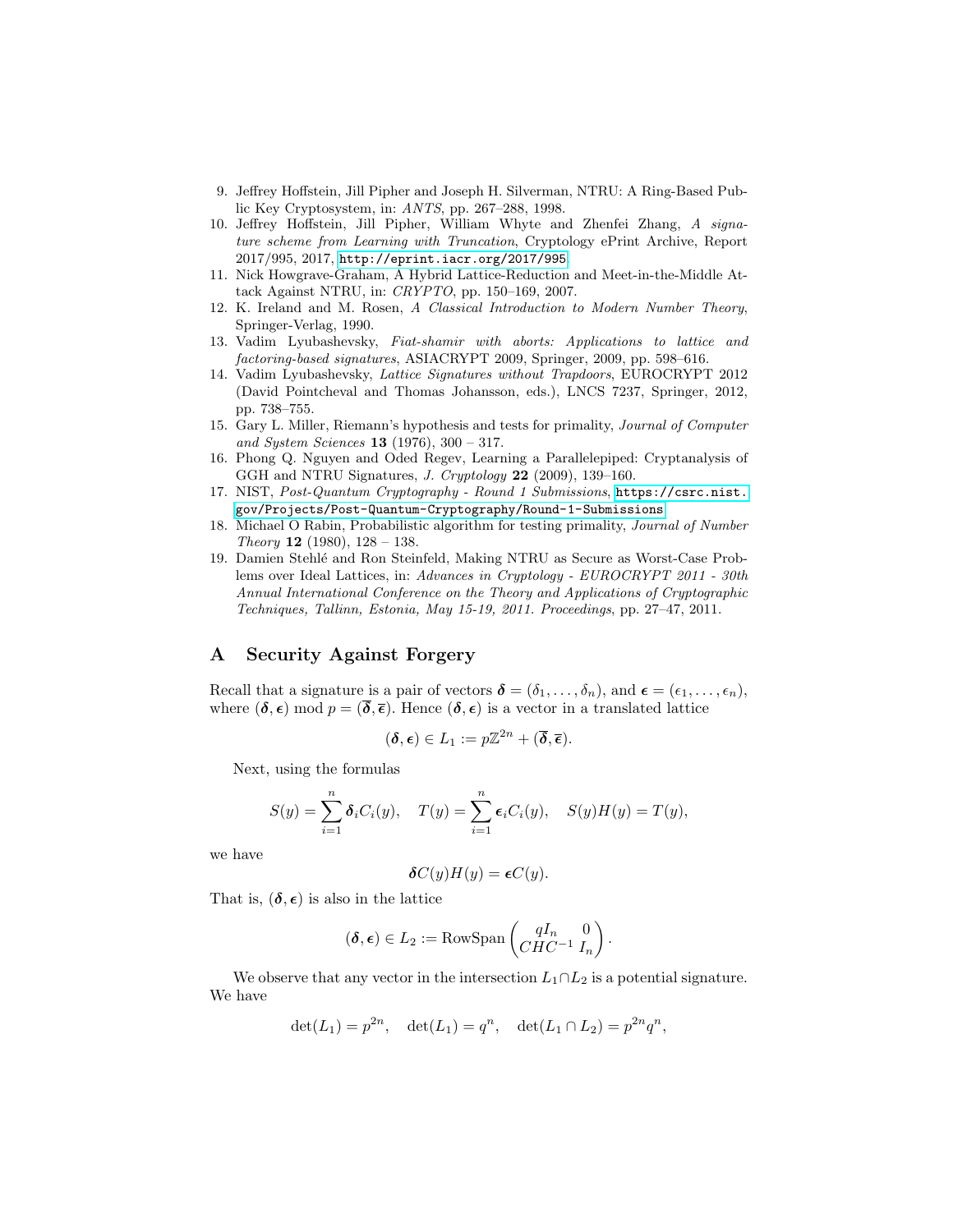where the last equality uses the assumption that  $gcd(p, q) = 1$ . Hence the Gaussian heuristic for the shortest nonzero vector in  $L_1 \cap L_2$  is

$$
GH(L_1 \cap L_2) = \sqrt{\frac{2 \dim(L_1 \cap L_2)}{\pi e}} \det(L_1 \cap L_2)^{\frac{1}{\dim}} = \sqrt{\frac{p^2 q N}{\pi e}}.
$$

Further, we se that the  $L^2$  norm of the target vector is bounded by

$$
\left\|(\boldsymbol{\delta},\boldsymbol{\epsilon})\right\|_2 \leq \sqrt{2N}q.
$$

This yields the root Hermite factor

$$
\gamma(L_1 \cap L_2) = \left(\frac{\sqrt{2N}q}{\sqrt{p^2qN/\pi e}}\right)^{1/2n} = \left(\sqrt{2\pi eq}/p\right)^{1/2n}.
$$

Hence a lattice attack will be infeasible if we choose parameters to ensure that

$$
\left(\sqrt{2\pi eq}/p\right)^{1/2n} < \gamma_{\exp},
$$

where  $\gamma_{\rm exp}$  is chosen to be the experimental Hermite factor expected to be achievable via lattice reduction algorithms. For example, using the LLL-BKZ 2.0 algorithms, a Hermite factor  $\gamma = 1.005$  seems to be secure; see [\[2\]](#page-13-6).

# <span id="page-15-0"></span>B A Combined Lattice-Combinatorial Attack on the CFFI Problem

We consider the CFFI problem under the assumption that  $k \geq 2n$ , so the attacker is given polynomials  $A_1(y), \ldots, A_k(y) \in \mathbb{Y}$  that are the images of polynomials  $a_1(x), \ldots, a_k(x) \in \mathbb{X}$  having small coefficients. We identify a polynomial  $\mathbf{C}(y) = C_0 + \cdots + C_{n-1}y^{n-1} \in \mathbb{Y}$  with the row vector  $\mathbf{C} := (C_0, \ldots, C_{n-1}) \in \mathbb{F}_q^n$ , and similarly for elements of X. Then the (unknown) isomorphism  $\psi : \mathbb{Y} \to \mathbb{X}$ is given by an  $n \times n$  matrix  $\Psi$ , i.e.,  $\Psi$  is the matrix of  $\psi$  relative to the bases  $\{1, \ldots, y^{n-1}\}\$  of Y and  $\{1, \ldots, x^{n-1}\}\$  of X. Note that with this notation, we have  $\psi(\boldsymbol{C}(y)) = \boldsymbol{C}\Psi.$ 

We form four  $n \times n$  matrices

$$
\mathfrak{M}:=\begin{pmatrix}{A_{1}}\\ \vdots\\ {A_{n}}\end{pmatrix},\quad \mathfrak{N}:=\begin{pmatrix}{A_{n+1}}\\ \vdots\\ {A_{2n}}\end{pmatrix},\quad \mathfrak{m}:=\begin{pmatrix}{a_{1}}\\ \vdots\\ {a_{n}}\end{pmatrix},\quad \mathfrak{n}:=\begin{pmatrix}{a_{n+1}}\\ \vdots\\ {a_{2n}}\end{pmatrix}.
$$

In other words, the rows of  $\mathfrak{M}$  are the vectors  $A_1, \ldots, A_n$ , and similarly for the other matrices. Then by assumption we have the matrix formulas

$$
\mathfrak{M}\Psi=\mathfrak{m}\quad\text{and}\quad\mathfrak{N}\Psi=\mathfrak{n},\quad\text{and thus}\quad\mathfrak{N}\mathfrak{M}^{-1}\mathfrak{m}=\mathfrak{n},
$$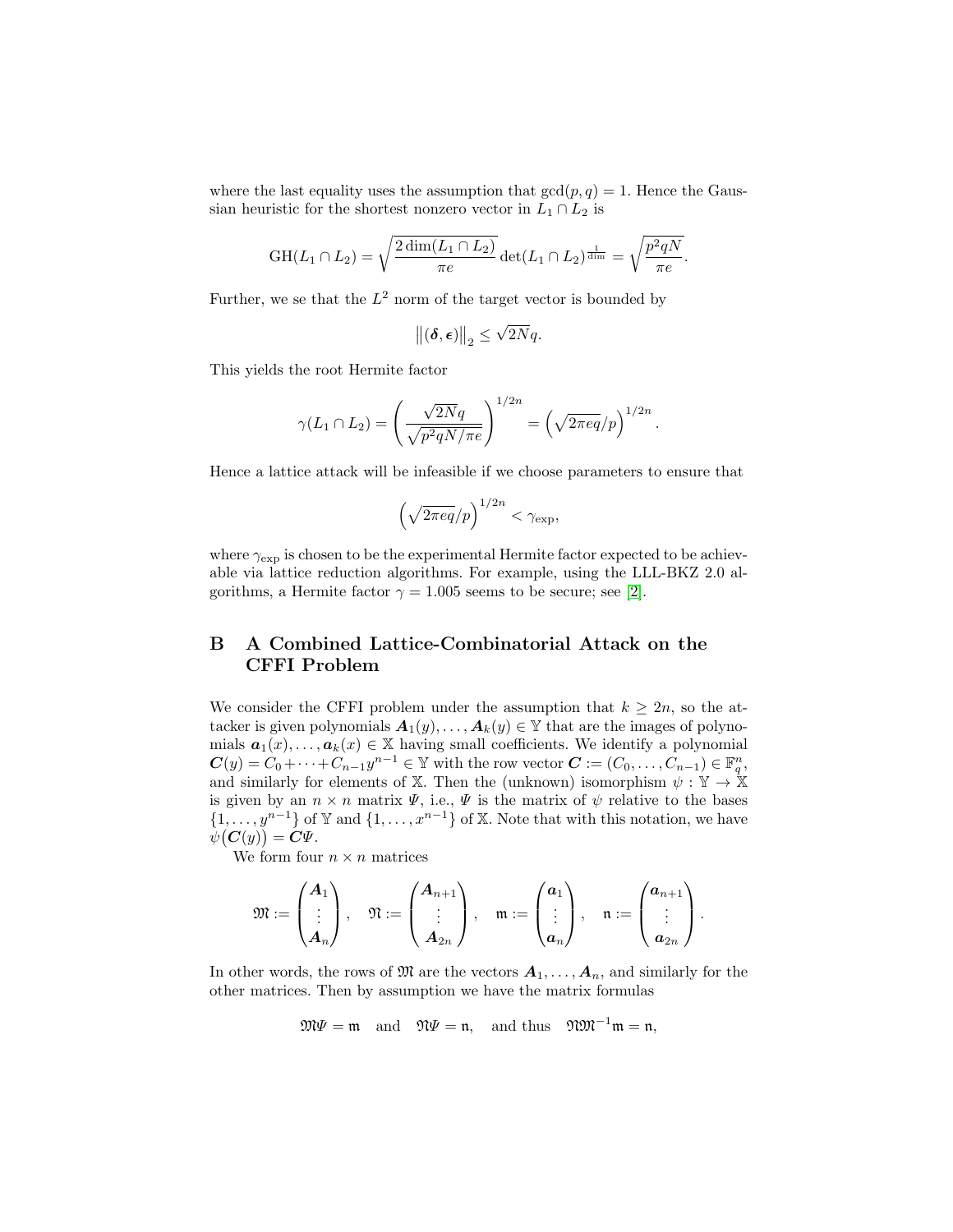where all computations are done in  $\mathbb{F}_q$ . Note that although the matrix  $\Psi$  has unknown random coefficients, the matrices  $m$  and  $n$  have unknown *small* coefficients, and the matrices  $\mathfrak{M}$  and  $\mathfrak{N}$  are known. So this last formula will allow us to describe a known lattice with unknown short target vectors.

For each  $1 \leq t \leq n$ , let

$$
\mathfrak{v}_t := \begin{pmatrix} \text{column vector whose first } n \text{ coordinates are the } t^{\text{th}}\text{-column} \\ \text{of } \mathfrak{m} \text{ and whose second } n \text{ coordinates are the } t^{\text{th}}\text{-column of } \mathfrak{n}. \end{pmatrix} \in \mathbb{Z}^{2n},
$$

where we have, as usual, lifted numbers from  $\mathbb{F}_q$  to an interval centered at 0. Then the relation  $\mathfrak{W}\mathfrak{M}^{-1}\mathfrak{m} = \mathfrak{n}$  tells us that

$$
\mathfrak{v}_t \in \mathfrak{L} := \mathrm{ColumnSpan}\left(\begin{matrix} I & 0 \\ \mathfrak{N} \mathfrak{M}^{-1} & qI \end{matrix}\right).
$$

We may thus use lattice reduction methods to search for the  $n$  short vectors  $\mathfrak{v}_1, \ldots, \mathfrak{v}_n$  in the known lattice  $\mathfrak{L}$ .

The lattice  $\mathfrak L$  satisfies

$$
\dim \mathfrak{L} = 2n \quad \text{and} \quad \text{Det } \mathfrak{L} = q^n,
$$

so the Gaussian expected norm of the smallest vector in  $\mathfrak{L}$  is

$$
GH(\mathfrak{L}) = \sqrt{\dim \mathfrak{L}/\pi e} (\text{Det }\mathfrak{L})^{1/\dim \mathfrak{L}} = \sqrt{\frac{2nq}{\pi e}}.
$$

On the other hand, if we assume that the coefficients of  $a_1, \ldots, a_{2n}$  are random integers in the interval from  $-\beta$  to  $\beta$ , as in the statement of CFFI, then the expected length of each target vector  $\mathfrak{v}_t$  is roughly  $\tau := \sqrt{2n/3}\beta$ . Hence the root Hermite ratio is

$$
\gamma(\mathfrak{L}) := \left(\frac{\text{GH}(\mathfrak{L})}{\tau}\right)^{1/\dim \mathfrak{L}} \approx \left(\frac{1}{\beta}\sqrt{\frac{3q}{\pi e}}\right)^{1/2n}.
$$

We remark that currently a Hermite ratio smaller than 1.005 appears to achieve reasonable security; cf. [\[2\]](#page-13-6).

There are two additional issues. First, it is not clear that the set

$$
\mathcal{S} := \{ \mathfrak{v}_t : 1 \le t \le n \}
$$

of target vectors consists of the  $n$  shortest linearly independent vectors in  $\mathfrak{L}$ . Thus even a complete lattice reduction that finds an "optimal basis" for  $\mathfrak L$  may only return some small linear combinations of the elements of  $\mathcal{S}$ . The attacker would then have to unsort these small linear combinations to find the set S.

Second, even if the attacker finds the exact set of short vector  $S$ , there is a combinatorial problem to solve, since the set  $S$  comes with no preferred order. But the coordinates of  $\mathfrak{v}_t$  are the coefficients of  $x^t$  in  $a_1, \ldots, a_{2n}$ , so recovery of  $a_1, \ldots, a_{2n}$  and reconstruction of  $\Psi$  works only if the set of short vectors S is put in the correct order. There are n! ways to reorder  $S$ , so if n is large, a full search, or even a collision search, is infeasible. It remains an open problem to find a faster method to correctly order the elements of  $S$ .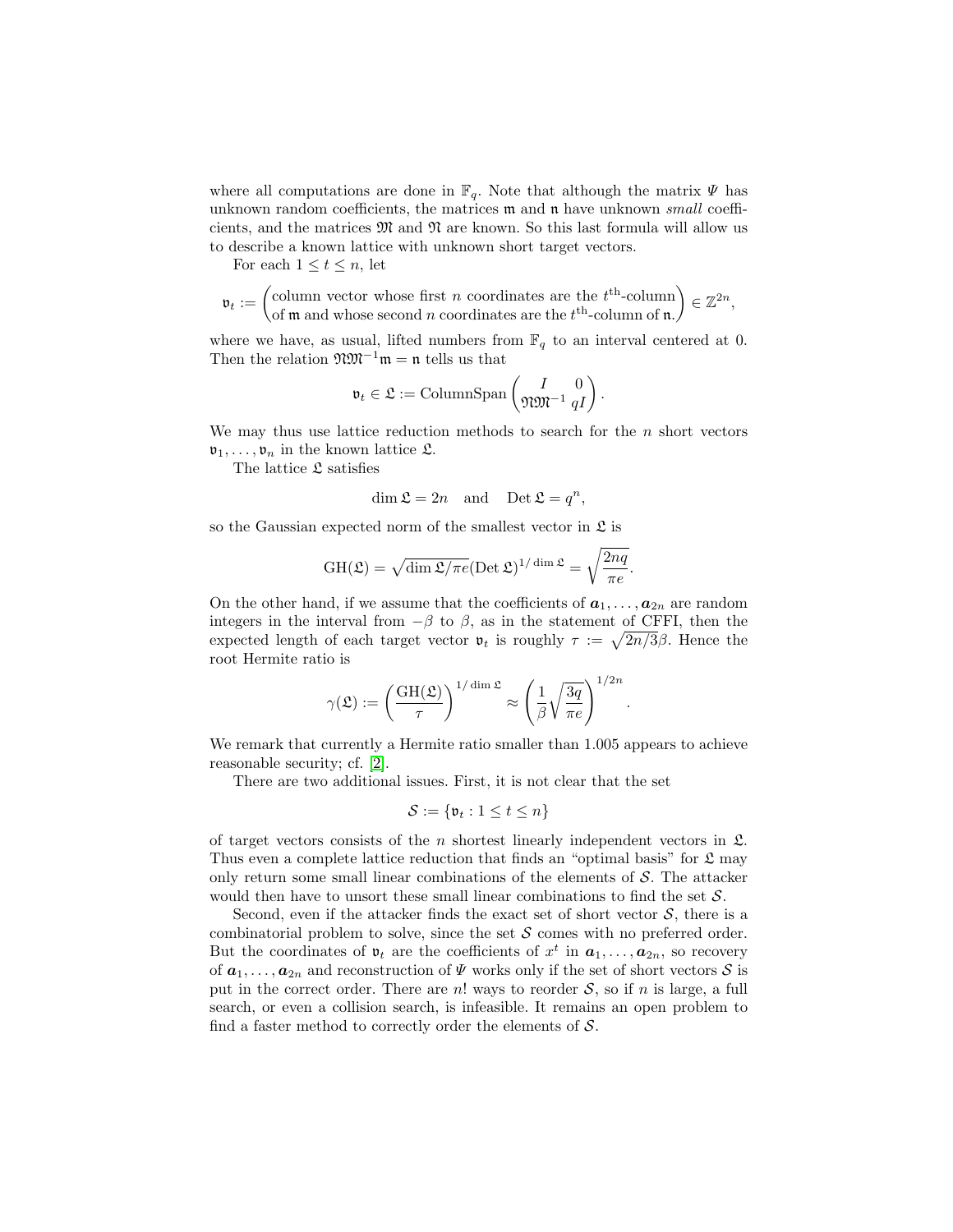# <span id="page-17-0"></span>C Attack to Recover  $\boldsymbol{U}$

During key generation we construct a set of polynomials  $c_1(x), \ldots, c_n(x)$  by choosing an  $n \times n$  sparse matrix U and setting

$$
\begin{pmatrix} \mathbf{c}_1(x) \\ \mathbf{c}_2(x) \\ \vdots \\ \mathbf{c}_n(x) \end{pmatrix} \equiv U^{-1} \begin{pmatrix} x \\ x^2 \\ \vdots \\ x^n \end{pmatrix} \pmod{q}.
$$

Then for example we have

$$
\sum_{i=1}^n u_{1,i} c_i(x) = x, \quad \sum_{i=1}^n u_{2,i} c_i(x) = x^2, \quad \sum_{i=1}^n u_{3,i} c_i(x) = x^3,
$$

so using the fact that  $x \cdot x^2 = x^3$ , we find that

$$
\left(\sum_{i=1}^n u_{1,i} \mathbf{c}_i(x)\right) \left(\sum_{j=1}^n u_{2,j} \mathbf{c}_j(x)\right) \equiv \left(\sum_{k=1}^n u_{3,k} \mathbf{c}_k(x)\right) \pmod{f(x), q}.
$$

This in turn gives a formula in  $\mathbb{Y}$ ,

$$
\left(\sum_{i=1}^n u_{1,i} \mathbf{C}_i(y)\right) \left(\sum_{j=1}^n u_{2,j} \mathbf{C}_j(y)\right) \equiv \left(\sum_{k=1}^n u_{3,k} \mathbf{C}_k(y)\right) \pmod{F(y), q}.
$$

Multiplying this out gives

$$
\sum_{i=1}^{n} \underbrace{u_{1,i} u_{2,i}}_{v_i} \mathbf{C}_i(y)^2 + \sum_{i=1}^{n-1} \sum_{j=i+1}^{n} \underbrace{(u_{1,i} u_{2,j} + u_{1,j} u_{2,i})}_{w_{ij}} \mathbf{C}_i(y) \mathbf{C}_j(y)
$$
\n
$$
\equiv \left(\sum_{k=1}^{n} u_{3,k} \mathbf{C}_k(y)\right) \pmod{F(y), q}.
$$

Reducing the various  $C_i(y)C_j(y)$  products modulo  $F(y)$  yields a system of n linear equations over  $\mathbb{F}_q$  in the variables

$$
\{v_i: 1 \le i \le n\} \cup \{w_{ij}: 1 \le i < j \le n\} \cup \{u_{3,k}: 1 \le k \le n\}.
$$

To ease notation, we write  $N = \frac{1}{2}n(n+3)$  for the number of variables, we write  $\mathbf{t} = (v_i, w_{ij}, u_{3,k})$  for the vector consisting of these variables, and we let M be the  $N \times n$  matrix giving the system of linear equations over  $\mathbb{F}_q$ . Then we obtain a matrix formula

$$
(\boldsymbol{t} \ *)\begin{pmatrix} I_N & M \\ 0 & qI_n \end{pmatrix} = (\boldsymbol{t} \ \boldsymbol{0}).
$$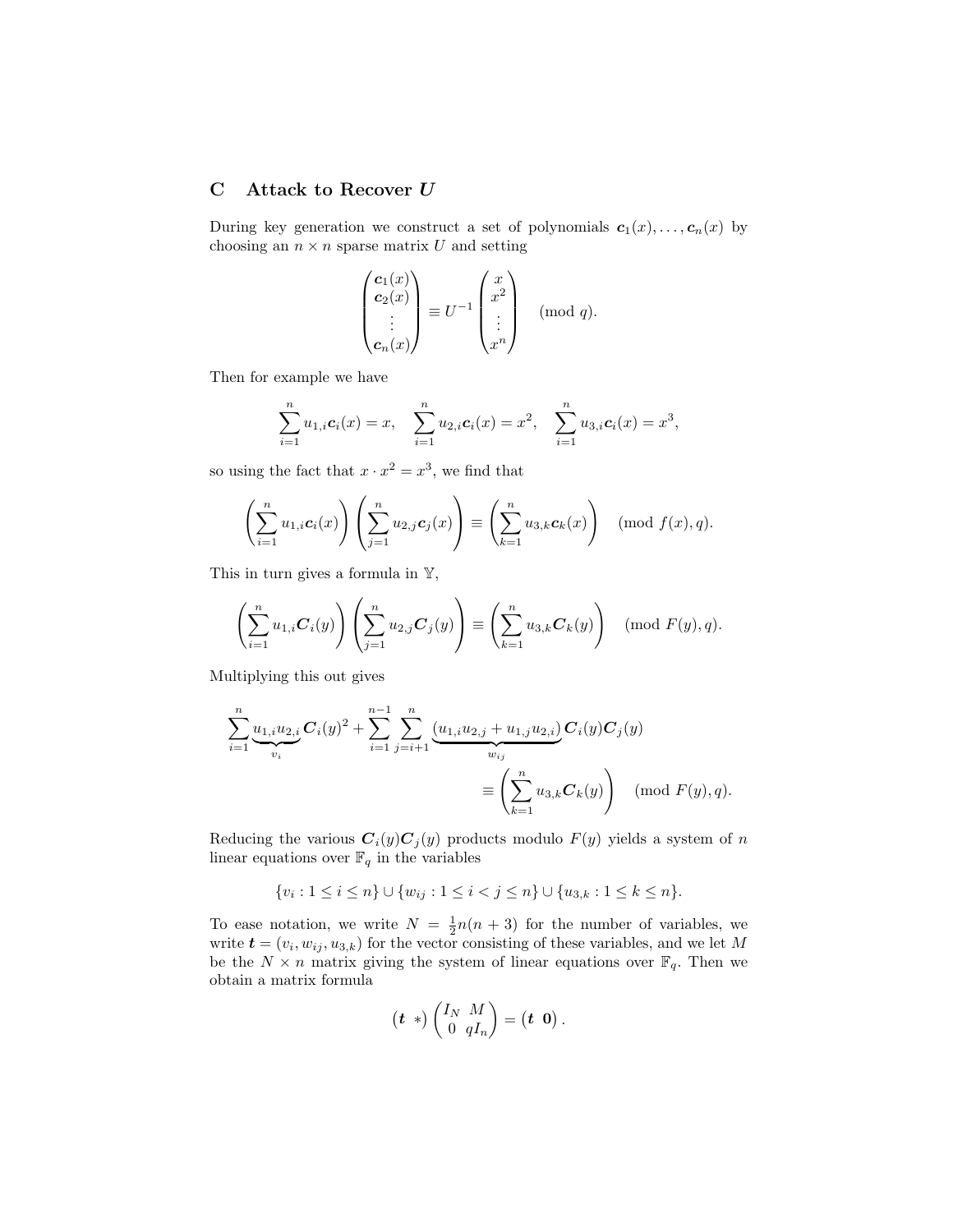This gives a lattice problem of dimension  $N + n$  and determinant  $q^n$  with target vector  $t.^4$  $t.^4$ 

The size of the target  $t$  depends on the distribution of the entries in  $U$ . For simplicity, suppose that the entries of  $U$  are chosen uniformly and independently from  $\{-1, 0, 1\}$ . Then each  $w_{ij}$  satisfies

Prob
$$
(w_{ij} = \pm 2) = \frac{2}{81}
$$
, Prob $(w_{ij} = \pm 1) = \frac{20}{81}$ , Prob $(w_{ij} = 0) = \frac{37}{81}$ .

So even ignoring the  $v_i$  and  $u_{3,k}$  coordinates of  $t$ , we find that the expected value of  $\|\boldsymbol{t}\|_2^2$  is at least

$$
\frac{n(n-1)}{2} \left( \frac{2}{81} \cdot 4 + \frac{20}{81} \cdot 1 + \frac{37}{81} \cdot 0 \right) = \frac{14}{81} (n^2 - n),
$$

so we expect  $\|\boldsymbol{t}\|$  to be roughly n √ 14/9. On the other hand, the Gaussian expected length of the shortest non-zero vector in the lattice is roughly

$$
\sqrt{n^2/\pi e} \cdot (q^n)^{1/n^2} \approx 0.1 \cdot n \cdot q^{1/n}.
$$

Thus even for quite large values of  $q$ , the target vector is likely to be considerably larger than many other (useless) short vectors in the lattice. For example, if  $n = 100$ , then the target only becomes a likely shortest vector if  $q > 10^{111}$ .

## D A Non-Linear Attack

It is possible to use multiplication and reduction modulo  $F(y)$  in Y to set up an attack in which one has to find small solutions to certain non-linear equations. Such problems appear to be completely infeasible, which we illustrate with a toy example with  $n = 3$ .

The attacker knows the polynomials

$$
\mathbf{c}'(y) = c'_0 + c'_1y + c'_2y^2, \quad \mathbf{c}''(y) = c''_0 + c''_1y + c''_2y^2, \quad \mathbf{h}(y) = y^2 + h_0y + h_1.
$$

To make life easier, we take  $h(y) = y^3 + y + 1$ . The attacker tries to find the small polynomials

$$
m'(x) = m'_0 + m'_1 x + m'_2 x^2
$$
 and  $m''(x) = m''_0 + m''_1 x + m''_2 x^2$ 

by eliminating the polynomial  $\phi(y) = \phi_0 + \phi_1 y + \phi_2 y^2$  from the congruences

$$
c'_0 + c'_1 y + c'_2 y^2 \equiv m'_0 + m'_1(\phi_0 + \phi_1 y + \phi_2 y^2) + m'_2(\phi_0 + \phi_1 y + \phi_2 y^2)^2
$$
  
\n(mod y<sup>3</sup> + y + 1),  
\n
$$
c''_0 + c''_1 y + c''_2 y^2 \equiv m''_0 + m''_1(\phi_0 + \phi_1 y + \phi_2 y^2) + m''_2(\phi_0 + \phi_1 y + \phi_2 y^2)^2
$$
  
\n(mod y<sup>3</sup> + y + 1).

<span id="page-18-0"></span> $4$  With a bit more work, one can eliminate the  $0$  in the target and obtain a lattice problem of dimension  $N$ , but since  $N$  is so much larger than  $n$ , the gain is negligible.